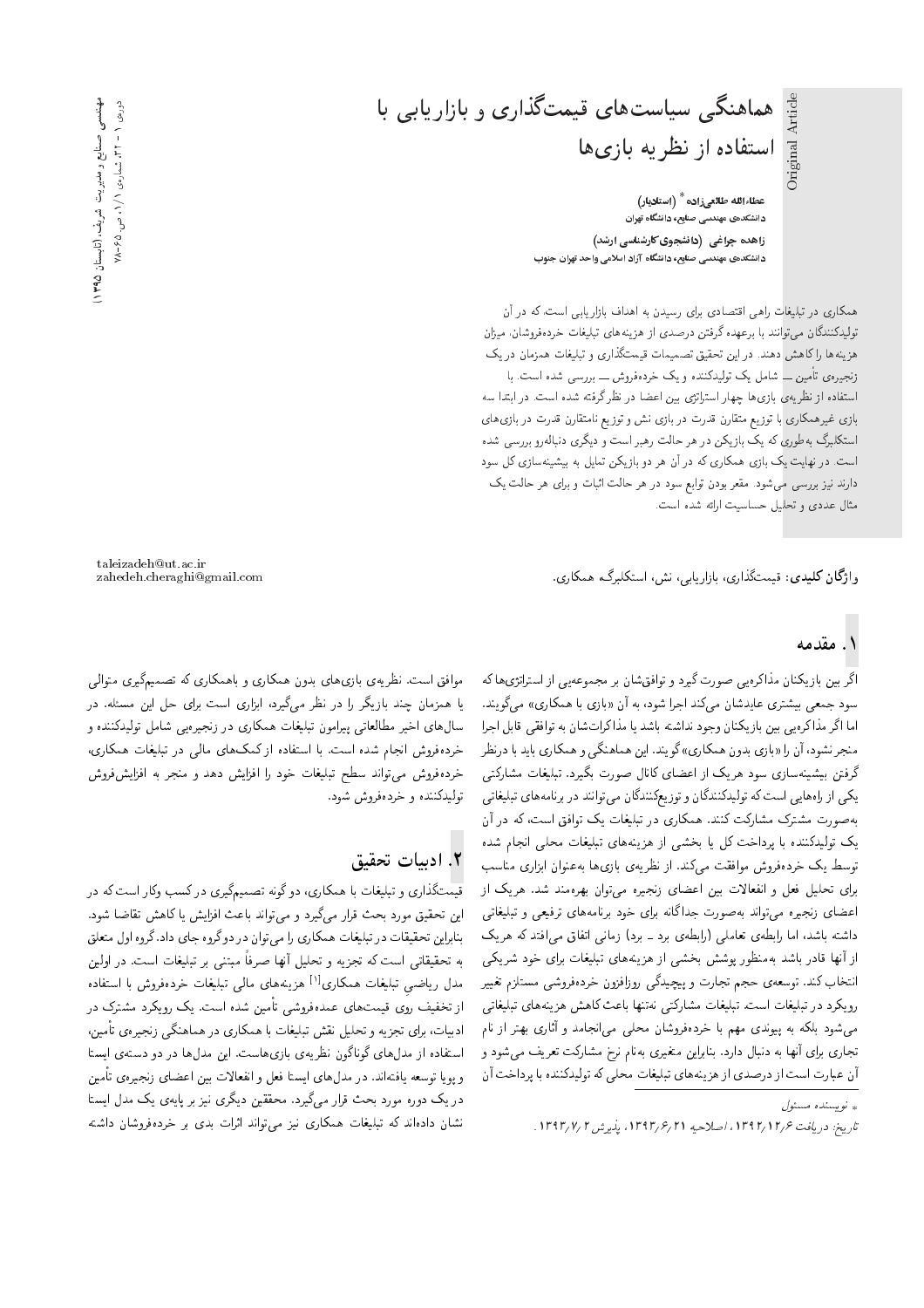باشد.<sup>[۲]</sup> در مقابل مدل های پویایی مورد بررسی قرارگرفته<sup>(۶-۳]</sup> که در آنها یک تابع<br>ترجمه استفاده و با در مورد استفاده و با استفاده و افراد میشود. حسن نیت' تعریف شده و تبلیغات خردهفروش اثراتی مثبت یا منفی بر آن دارد.<br>اما مسلمان اسلمان الملل میسکند که کلیس استفاد اسلمانی آن بار اما در بسیاری از این مطالعات، نرخ مشارکت با وجود نقش اساسی آن نادیده گرفته شده است. از سوی دیگر، زمانی که خردهفروش اطلاع کافی از تصمیمگیری تولیدکننده در سیاست تبلیغات ندارد یا در حالتی که تصمیمات قبلاً اعلام شده، مفروضات لازم درمورد نظریهی بازی وجود ندارد. این موضوع در مسئلهی تبلیغات به همه ری مد نظر قرار درقته است. ۱۰ در یعنی از اولین مقایسه های انواع محتلف<br>۲۰۱۰ - میدان و میلیون، ۱۰ میلیون، استان استان و استان استان و استان با همکاری مد نظر قرارگرفته است.<sup>[۷]</sup> در یکی از اولین مقایسههای انواع مختلف <sup>[۸]</sup> از تابع تقاضایی<br>ما نا روابط حرده قروس و نولیدنینده با استفاده از نظریهی بازیها،<br>استاد مدیر کردن C=e}r@D |xv} Ry w VwQixOQN |rLt C=e}r@D |xv} Ry pt=a wO x@ xm xOW xO=iDU= 'CQOk Q=DN=U Q}}eD Q@ O}m -=D =@ xOWO=} |xar=]t QO "OQ=O |oDU@ xOvvmO}rwD |rLt توزيع قدرت برابر (تعادل نش)، توليدكننده رهبر (تعادل استكلبرگ ــ توليدكننده) و حالتبی که تولیدکننده و خردهفروش همکاری میکنند و برای تقسیم سود با هم<br>معامله میکنند به نفع خردهفروش لحاظ شده است. رویکردهای مشابه را با اندکبی معامله می دسد به نفع حردهوروس لحاظ سده است. رویدردهای مسابه را با اندلی<br>تغییر در توابع تقاضا میرتوان بافت.<sup>[۱۰-۱</sup>] تعیین قیمت خردهفوش و عمدهفوش تغییر در نوابع نفاصا می نوان یافت.<br>استفاده استکشار است که است که دارد و سال استفاده است. در بسیاری از مصالعات، به عنوان یک وطیقهی بسادین در ادبیات مدیریت زنجیرهی<br>با تأمین مورد توجه قرار گرفته است. در تعدادی از مطالعات تصمیمات قیمتگذاری و تبلیغات بهطور همزمان در هماهنگی زنجیرهی تأمین مد نظر قرار گرفته است. گروه<br>دوم که مقالهی حاضر به این گروه متعلق است، متعلق به تحقیقاتی است که در دوم نه مقالهی حاصر به این دروه متعلق است، متعلق به تحقیقاتی است نه در<br>آب سیسی از است که است که است ادادا کرد. ده به تجزیه و تحلیل تقس تبلیغات<br>مناطقه با استفاده مناطقه أنها متغیرهای دیگری مثل قیمتگذاری<sup>[۱۵-۱۰</sup>]<br>استکا با همکاری در هماهنگی زنجیرهی تامین با استفاده از مدلهای نظریهی بازیها<br>ساختمان و سیاست T=UL |=[=kD x@ xHwD =@ =Q Q=m u}= u}kkLt "CU= xOW xO=O xaUwD 'Ov=xDN=OQB ممکن است در یک کانال هماهنگ اتفاق بیفتد، مورد مطالعه قرار دادهاند. آنها نتایج -=D w Ov=xO=O s=Hv= Ct}k x@ حاصل از بازی استکلبرگ تولیدکننده رهبر را با بازی همکاری مقایسه کردهاند. در حاصل از بازی استمدیرت تولیددسده رهبر را با بازی همداری مقایسه دردهاند. در<br>گونهیی از بازی دیفرانسیل<sub>ی</sub> که پیشنهاد شد<sup>[۱۶]</sup> تصمیمات قیمتگذاری و تبلیغات<br>مرضی میدان ته پیستهاد سد : مصمیمات فیمب داری و تبلیغات<br>ا در یک زنجیرہی تامین دوسطحی، تحت دو حالت همداری و غیرهمداری منظور<br>میں مقدار اللہ اور ایک ایک ایک منظور ا ىير فىيمت حردەفروس و<br>.ە<sup>[۵]</sup> نقش , ھىر در ىك شد. در پیشنهاد مطرح شده، تقاضای مصرفکننده تحت تأثیر قیمت خردهفروش و حسن تیب ببلیغات است. در برخی از مصالحات انجام شده مستقبل رهبر در یک<br>کابلاما اما می است که با کنید می کنیم و مستقبل گفت می باشد و بر هر بازیکن، تبلیغات و سود حاشیه یی خود را کنترل می¢ند. در این مدل، تقاضای هر بازیکن، ببلیغات و سود حاسیه یی حود را تسرل می(شد. در این مدل، تفاصای<br>محمد میسین آفتار است. C=ar=]t QO "CU= VwQixOQN Ct}k w C=e}r@D C}v uUL R= QF -=Dt xOvvmhQYt بعدی<sup>[۱۷]</sup> تقاضای مصرفکننده بهعنوان یک محصولِ افزاینده نسبت به قیمت<br>منصوب میسکو حرده فروس و حسن بيت ببيعات در يف مجموعه ي پويه مدل سازي سد، و سپس<br>تعليما ساحت السماء کام اسکان اسکان اسکان اسکان اسماع "OW xU}=kt OvW=@|t nvy=ty=v xm |}=yv; |xty =@ |ovy=ty |=y|SD=QDU= G}=Dv بیر پدیری سیاست های همداری ببلیغات و سودهای اعصا<br>اهلال پس از بررسی چگونگی تأثیرپذیری سیاست های همکاری تبلیغات و سودهای اعضا نعیین سد که آیا سرتا انگیزهیی برای نعییر ساختار<br>با از رفتارهای مختلف رقابتی<sup>[۱۸</sup>]<br>پارسیان دارند یا نه. سپس یک زنجیرهی تامین با یک خردهوروش و یک تولیدنشده بهعنوان<br>محمد استفاده اسکا گلستان استفاده استفاده استفاده استفاده یک بازی تفاضلی استکلبرگ مدل سازی شد.<sup>[۱۹]</sup> در این بازی تقاضا تابعی از قیمت<br>منصف میسکوار ایران میده<sup>گ</sup>نید با آمریکار میتا برای استفاده بودند بود خرده فروش و تبليغات است. بهگفتهى چوى "، توابع تقاضاى متفاوت ليج متفاوت حرده قروس و بېليغات است. به تقنه ي چوي<br>- اما مورد مان قابل ملاحظه یی منجر میشود.<sup>[۱۰]</sup> معققین بهجای تخفیف قیمت، قیمتگذاری و<br>ما نامسلسلم کرمید میرسا له در آن تفاصای<br>گان میلی من تبلیغات را در یک زنجیرهی تأمین دو عضوی درنظرگرفتندا<sup>۲۱]</sup><br>مسلمان گ مستری بستمی به فیمت حرده فروس و تبنیعات دارد. آنها با درنصر درفتن تولیدنسده<br>مصالحه به عنوان رهبر، به تصمیمگیری های بهینه ی خرده فروش و تولیدکننده رسیدهاند. از سوی دیگر رویکردی مشابه با توابع تقاضای متفاوت دنبال شد<sup>[۲۴-۲۲</sup>] و نتایج بهینهی بازی<br>کار مطالبات همکاری با بازی های غیرهمکاری مقایسه شد. همچنین چهار مدل بازی بررسی شد،

که در این میان سه بازی غیرهمکاری و یک بازی همکاری است؛ این در حالی است<br>که فقط دو مدل بازی، شامل بازی همکاری و بازی تولیدکننده بهعنوان رهبر، را بررسی له فقط دو مدل بازی، سامل بازی همداری و بازی نولیدلسده به عنوان رهبر، را بررسی<br>صحیحات | ۱۳۲ کردهاند.<sup>[۳۲]</sup> پژوهشگران با توسعهءی مدل سیداصفهانی<sup>[۲۵]</sup> تصمیمات قیمتگذاری<br>کار میلیار ایران و همکاری تبلیغات در یک زنجیرهی تأمین دوسطحی را با یک تولیدکننده و یک خردهفروش بررسي كردهاند. آنها با استفاده از نظريهي بازي ها چهار استراتژي را بررسي و سیاست های همکاری و غیرهمکاری را با هم مقایسه کردهاند. مسئلهی همکاری در تبلیغات<sup>[۲۶]</sup> در یک زنجیرهی تأمین دوسطحی مدل سازی شد؛ بدین *من*ظور میزان<br>ا بهیهی معیرهای تصمیم بحث دو سیاست استکلبرگ و بازی همکارانه محاسبه<br>میرو ایل مایل ایل میلیمان این ایل میلی ترکی شد. با استفاده از بازی دیفرانسیلی مدل قیمتگذاری و تبلیغات همکارانه<sup>[۲۷]</sup> در<br>کاناله با با مساوی با با با بیار با کانال بازیابی در شرایط پویا مدلسازی و مقدار بهینهی متغیرهای تصمیم را، که<br>دربرگیرنده، قیمت عمدهفروشی، قیمت خردهفروشی و هزینهی تبلیغات است، 'CU= C=e}r@D |xv} Ry w |WwQixOQN Ct}k '|WwQixOta Ct}k |xOvQ}oQ@QO p=v=m l} QO C=e}r@D w |Q=PoCt}k `t=H |xrUt |R=UpOt QO "Ov=xOQm u}}aD توزیع دوسطحی مربوط به یک محصول <sup>[۲۸]</sup> سطح اول شامل یک تولیدکننده و<br>ما سطح دوم سامل دو حردهوروس است نه با یکدیگر همکاری دارند. مقادیر بهینه ی<br>مسلم منغیرهای تصمیم در مدل مددور با دو رویدرد بازی همداران و بازی بدون همداری،<br>اساسی است و میست و میست به ایران است. و براساس بازی سن هیین سده و سایج حاصله با هم مقایسه سدهاست. همچنین<br>حمیدالله عن استفاده است. سیار از این افزایل می سیاسی سیاسی ۱<sup>۲۹]</sup> اکثر تحقیقات صورت گرفته<br>مقدمات مقدمات المقامی در موضوع مورد نظر بررسی و تفاوتها و نقاط قوت و ضعف هر مقاله بیان شده در موصوع مورد نظر بررسی و نقاوتها و نقاط قوت و صعف هر مقاله بیان سده<br>است. در تحقیقی دیگر <sup>[۳۰]</sup> موضوع همکاری بین تولیدکننده و دو خردهفروش که با است. در تحقیقی دیدر مستقرح همداری بین تولیدنمنده و دو حردهدروس نه با<br>ص گ يكنديكر در پرداخت هزينهى بېيغات محلي همكارى مى شند، بررسى سده است.<br>مانستان بدین منطور چهار مدل براساس بازی عیرهمداری نوسعه یافته نه بین سطح یا بازی<br>است کار استخدیرت و یا سن استفاده مهسود و بین دوخردهفروس نیز دو استرانژی متفاوت<br>در نظر گرفته شده است. قدیم رو همکاران<sup>[۲۱]</sup> نیز به مسئله تبلیغات همکارانه در در نصر درقیه سده است. قدیمی و همداران مسیر به مستنه بنیغات همدارانه در<br>حمد مسیر میشد و با استفاده استفاده میشود. يک زنجيرهى تامين دوسطحى شامل يک توليدنننده و دوخردهوروش پرداختهاند نه<br>اين استان استان اين ايران ايران ايران ايران ايران ايران ايران ايران ايران ايران ايران ايران ايران ايران ايران مسته را بر اساس در دست داستن اطلاعات متفارن و نامتفارن مدلسازی و حل<br>کردهاند. در مطالعه بر دیگر <sup>[۱۳۱]</sup> یک مسئلهی یکبارجهی کنترل موجودی، قیمتگذاری درده مد. در مطالعه یی دیدر مسلم مستله ی یکپارچه ی نسرل موجودی، فیمپ داری<br>- عامل استکملیس محمد مسلم و تبلیغات همکارانه در یک زنجیرهی تامین دوسطحی شامل یک تولیدنشنده و یک<br>میسین میسیار است که سیاسیا کتبا خردهفروش مدلسازی شده و از مدل کنترل موجودی کلاسیک روزنامهفروش استفاده<br>شده است. با توجه به رویکرد مدل روزنامهفروش که برای محصولات با طول عمر مشخص به کار برده می شود، از تبلیغات همکارانه به عنوان رویکرد دست یابی به سود OwU x@ |@=}CUO OQm}wQ u=wvax@ xv=Q=mty C=e}r@D R= 'OwW|t xOQ@ Q=m x@ XNWt بیشتر و کاهش هزینههای نگهداری محصول بهره گرفته شده است.<sup>[۳۲]</sup> مسئلهی<br>- ستگفتار میرا نام کارار با قیمتگذاری و تبلیغات همکارانه برای محصولی جدید با طول عمر مفید و ثابت، در یک زنجیرہی تأمین دوسطحی کاربرد داشته است.<sup>[۳۲]</sup> در این تحقیق فرض شده<br>است کو تارکینیوں میں ایران میں زیادہ میں ت است که تولیدکننده محصول را به چند خردهفروش رقیب میفروشد و با توجه به<br>طول عمر محصول و ساختار مسئله که وابسته به زمان است، با استفاده از بازی |استکلیرگ بویا مقادیر بهینه ی متغیرهای تصمیم به دست آمده است. همچنین، اثرات استگلبوگ پویا مقادیر بهینه ی متعیرهای تصمیم به دست آمده است. همچنین، انزاب<br>استگلبوگ از این مسکن از مستقلب است. همداری در تبلیغات در یک زنجیروی تامین دوسطحی شامل یک تولیدنننده و یک<br>مسمداری در القا خردهفروش<sup>[۳۲]</sup> در مقادیر بهینهی قیمت عمدهفروشی، قیمت خردهفروشی و هزینه<br>مایتان با میان مید است سلیغات ارزیابی سده است.<br>مصطلحات

در مقالهی حاضر چهار استراتژی همزمان در یک زنجیرهی تامین دوسطحی<br>ایالی کے مطالبت مصدر کے سینمنٹ کے طور مقاطرات میں ا ــ سامل یک تولیدنسده و یک حردهفروس ــ با یک تابع تفاصای عیرحضی و<br>۱۰ - است حساس به قیمت با الهام از تحقیق صورت گرفته،<sup>[۱۱]</sup> بررسی میشود. با استفاده<br>ا از دو رویکرد همکاری و غیرهمکاری نظریهی بازیها، چهار سناریو ـــ شامل بازی نش، استکلبرگ تولیدکننده رهبر. استکلبرگ خردهفروش رهبر. و حالت همکاری درنظر میگیریم. فرض شده تقاضا برای محصول تابعی از سطح تبلیغات محلبی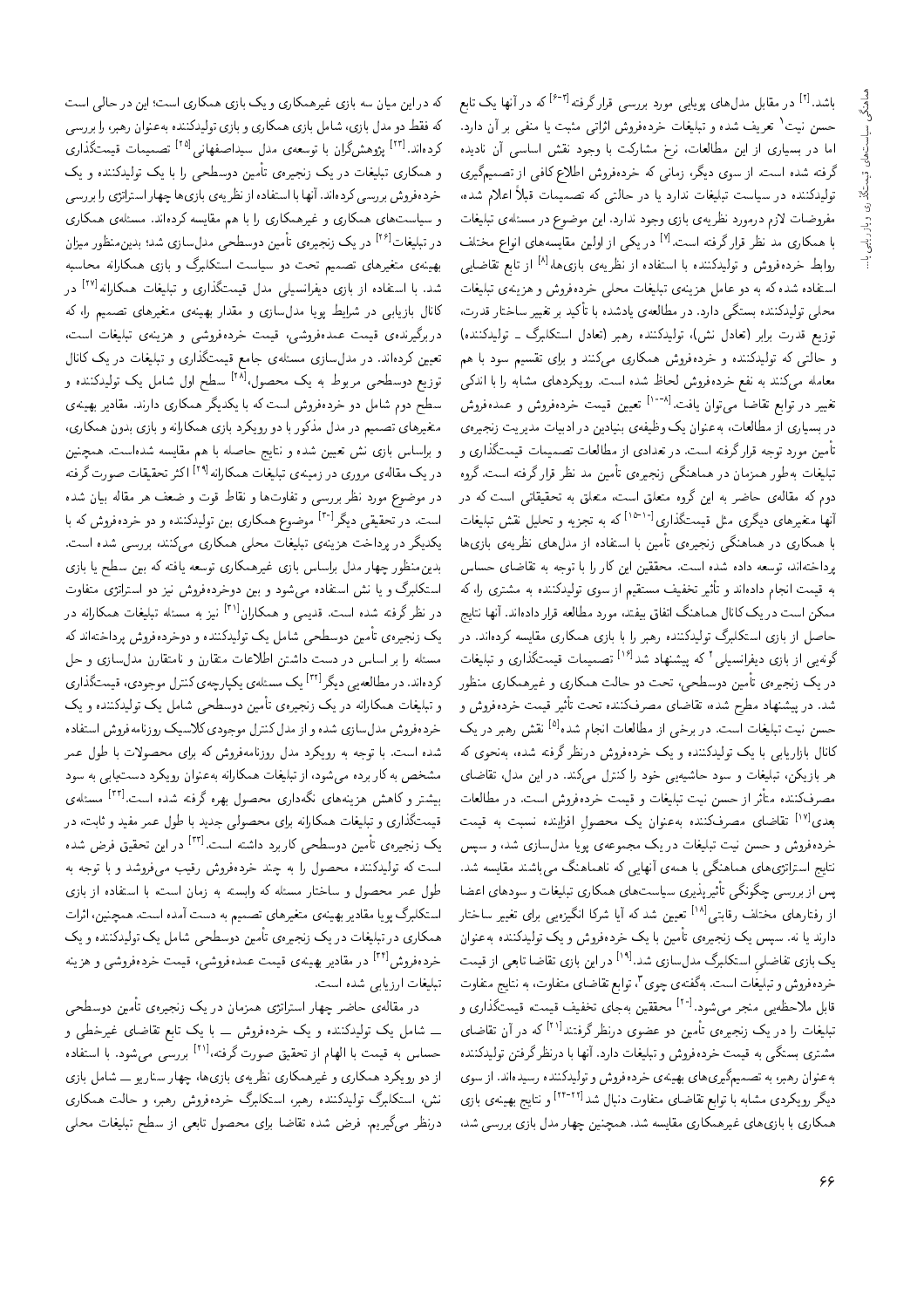خردهفروش، تبلیغات ملی تولیدکننده و قیمت خردهفروشی ارائه شده به مشتریان

در ادامه، در بخش ۳ تابع تقاضای حساس به قیمت و توابع سود اعضای زنجیرهی تأمین ارائه شده، مدل های اولیهی فرمولبندی و سیاست های بهینه به دست آمده است. در بخش ۴ مثال عددی و تحلیل حساسیت بهازای مقادیر مختلف پارامترها بهمنظور بررسی تغییرات و تأثیر آنها بر متغیرهای تصمیم ارائه شده است. در بخش ۵ نیز نتایج حاصله و تحقیقات آتی معرفی شده است.

# ۴. تعريف مسئله

زنجیرهی تأمینی شامل یک تولیدکننده و یک خردهفروش را در نظر بگیرید. در این زنجيره توليدكننده محصولاتش را به يک خردهفروش مىفروشد، و خردهفروش نيز تنها محصول تولیدکننده را به مشتریان می،فروشد. تولیدکننده روی قیمت عمدهفروشی ، هزینهی تبلیغات ملمی A و نرخ مشارکت t تصمیمگیری میکند. از طرف دیگر،  $w$ خردهفروش درمورد قیمت خردهفروشی p و هزینهی تبلیغات محلبی a تصمیم میگیرد. فرض میکنیم تقاضای مشتری عبارت است از:

$$
D(p, a, A) = D \cdot g(p) \cdot h(a, A) \tag{1}
$$

 $h(a,A)$  كه در آنها  $D.$  تقاضاي اوليهي مشترى،  $g(p)$  تأثيرات قيمت خردهفروش، و تأثیرات هزینههای تبلیغات است. بهمنظور مدلuسازی مسئله، پارامترها و متغیرهای تصميم مورد استفاده معرفي شده است.

- متغيرهاي تصميم:
- : قيمت واحد خردهفروش؛ : قيمت واحد عمدهفروش؛ . هزينهي تبليغات ملي؛  $A$ . هزینهی تبلیغات محلبی: : نرخ مشارکت؛  $t$ ∏: سود. يارامترها: :D. تقاضای اولیهی مشتری.  $\alpha_1$ : دريوش بازار؛  $\beta$ : تأثیر نام تجاری و تبلیغات محلی بر تقاضای بازار؛ : كشش تبليغات: 6: كشش سرمايەگذارى؛ e: شاخص كشش قيمت؛ .<br>e: هزینه ی تولیدکننده برای تولید یک واحد؛ . هزینهی خردهفروش برای دسترسی به یک واحد. $d$

## ۰۱.۳ ساختار مدل

با توجه به مطالعات انجامشده<sup>[۲۱]</sup> تأثیرات قیمت خردهفروش و تأثیرات هزینهی تبليغات، بەترتىب عبارتاند از:

$$
g(p) = p^{-e}; \qquad e > 1 \tag{1}
$$

$$
h(a, A) = \alpha_{\tau} - \beta_{\tau} \alpha^{-\gamma} A^{\delta}; \quad \alpha_{\tau}, \beta_{\tau}, \gamma, \delta > \circ
$$
 (7)

از طرفی بهمنظور نشان دادن کشش قیمت فرض میکنیم ۱ < e. بنابراین با توجه به روابط ١ تا ٣ تابع تقاضا عبارت است از:

$$
D(p, a, A) = D \cdot (p^{-e}) (\alpha_{\tau} - \beta_{\tau} \alpha^{-\gamma} A^{\delta})
$$
 (†)

بنابراین توابع سود تولیدکننده، خردهفروش وکل زنجیره در مدل عبارتاند از:

$$
\Pi_m(w, A, t) = D_v(w - c)(p^{-e}) \times (\alpha_t - \beta_t a^{-\gamma} A^{-\delta}) - A - ta
$$
\n
$$
(2)
$$

$$
\Pi_r(p, a) = D_r(p - w - d)(p^{-e}) \times (\alpha_r - \beta_r a^{-\gamma} A^{-\delta})
$$
  
-(1-t)a (9)

$$
\Pi_{sc}(p, a, A) = D \cdot (p - c - d)(p^{-e})(\alpha_1 - \beta_1 a^{-\gamma} A^{-\delta}) - A - a
$$

$$
(Y)
$$

که در آن  $r$  ،  $r$  و sc بهترتیب نشانگر تولیدکننده، خردهفروش و کل زنجیره است. حال توابع سود فوق تحت چهار رویکرد نظریهی بازیها، مدلسازی، حل و مقایسه می شوند. در این مقاله مسئلهی تعریف شده با چهار رویکرد متفاوت بررسی خواهد شد. در ابتدا تحت باری نش که بین تولیدکننده و خردهفروش در نظرگرفته میشود، مسئله حل و میزان بهینهی متغیرهای تصمیم به دست می]ید. در رویکرد دوم، در شرایطی که تولیدکننده رهبر بوده، بین دو عضو زنجیره بازی استکلبرگ دیده می شود. در رویکرد سوم نیز مسئلهی پیشنهادی با رویکرد استکلبرگ، اما در شرایطی که خردهفروش رهبر است، حل خواهد شد. سپس در مرحلهي چهارم و با رويكرد جديد ـــ درنظرگرفتن بازی همکارانه ـــ مسئله حل خواهد شد و مقدار بهینهی متغیرهای تصميم به دست خواهد آمد.

#### ۲.۳. بازی نش

دراین بازی، تولیدکننده و خردهفروش قدرت تصمیمگیری یکسانی دارند و استراتژی های خود را به طور مستقل و همزمان انتخاب مىكنند. از ين رو مسائل تصميمگيرى توليدكننده و خردهفروش بهطور جداگانه حل میشود. بنابراین مسائل تولیدکننده و خردهفروش عبارت است از:

$$
\begin{aligned}\n\text{Max}_{w,A,t} \ \Pi_m &= D \cdot (w - c)(p^{-\epsilon}) \times (\alpha_{\tau} - \beta_{\tau} a^{-\gamma} A^{-\delta}) - A - ta \\
\text{s.t.} \ \cdot \leq A, \ \ c \leq w \leq \lambda, \ \text{and} \ \cdot \leq t \leq \lambda \\
\text{Max } \Pi_r &= D \cdot (p - w - d)(p^{-\epsilon})(\alpha_{\tau} - \beta_{\tau} a^{-\gamma} A^{-\delta}) - (\lambda - t)a\n\end{aligned}
$$

$$
s.t. w + d \le p \quad \text{and} \quad a \ge \circ \tag{3}
$$

واضح است که مقدار بهینهی t از نقطهنظر تولیدکننده برابر با صفر است، چون در  $\,w$  تابع هدف تولیدکننده ضریب منفی دارد. همچنین تابع سود تولیدکننده نسبت به صعودی است. اما w نمیٍ تواند برابر با ۱ باشد، و در این صورت سود تولیدکننده و خردهفروش هر دو صفر میشود:

$$
p \geq w = 1
$$
  $p = 1 \Rightarrow \Pi_r = \Pi_m = 0$ 

بنابراین برای حل مسئله مطابق مطالعات پیشین، <sup>[۲۵٫۲۳٬۱۶]</sup> فرض میکنیم خردهفروش تا زماني كه حداقل سود حاشيهيي واحد را نداشته باشد، اقدام به فروش محصول نمىكند. بنابراین سود حاشیهیی واحد تولیدکننده را بهعنوان حداقل سطح در نظر میگیریم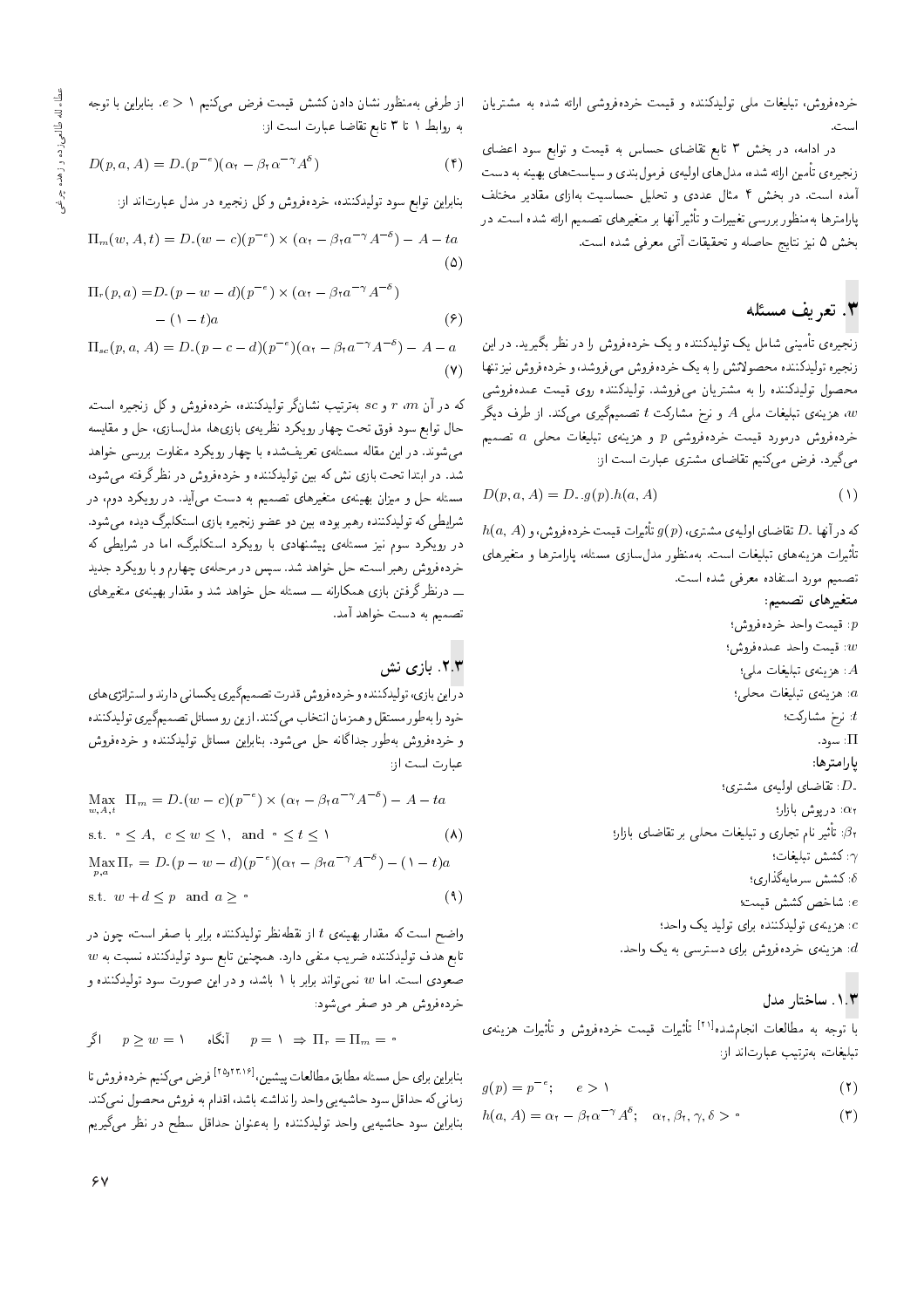$p - w \geq w \Rightarrow w \leq \rho \wedge P$ و محدودیت قیمت عمدهفروشی را بهصورت  $P$ مینویسیم. که در آن  $p-w$  و  $w$  بهترتیب سود حاشیهیمی واحد خردهفروش و توليدكننده است. بنابراين مقدار بهينهي  $w$  برابر با  $\Delta p$ ر است.

قضمیه ی ۱. مقادیر بهینهی متغیرهای تصمیم تحت سیاست نش عبارتاند از:

$$
p^N = \frac{\mathbf{Y} \, ed}{e - \mathbf{Y}} \tag{10}
$$

$$
w^N = \frac{ed}{e - \mathbf{Y}}\tag{11}
$$

$$
t^N = \circ
$$
\n
$$
v = \delta \cdot e(d - c) + \mathbf{Y}c
$$
\n
$$
v = \delta \cdot e(d - c) + \mathbf{Y}c
$$

$$
A^N = \left(\frac{c}{\gamma}\right) \frac{e(a-c) + c}{\gamma d} a^N \tag{17}
$$

$$
a^N = \left(\gamma D, \beta_t e^{-\epsilon} \left(\frac{\tau d}{e - \tau}\right)^{1-c}\right) \times \left((\frac{\delta}{\gamma}) \frac{e(d - c) + \tau c}{\tau d}\right)^{c} \tag{15}
$$

اثبات. به پیوست الف مراجعه شود.

#### ۳.۳. بازی تولیدکننده رهبر

.<br>در این بخش رابطهی بین تولیدکننده و خردهفروش بهعنوان یک بازی غیرهمکاری متوالي مدل مي شود، كه توليدكننده رهبر و خردهفروش پيرو است. بهمنظور به دست آوردن این تعادل ابتدا باید بهترین پاسخ پیروکه در مرحلهی دوم توالی است تعیین شود و سپس مسئله**ی تصمیمگیری رهبر بر پایهی پاس**خ پیرو حل شود. بنابراین بهترین پاسخ خرده فروش با توجه به حل مسئلهى خرده فروش در سیاست نش چنین خواهد بو د:

$$
p = \frac{e(w+d)}{e-1} \tag{10}
$$

$$
a = \left(\frac{\gamma D \cdot \beta_t A^{-\delta} e^{-\epsilon} \left(\frac{w+d}{e-1}\right)^{1-\epsilon}}{1-t}\right)^{\frac{1}{\gamma+1}}
$$
\n
$$
(1\%)
$$

.<br>بنابراین در این قسمت جواب مسئلهی تصمیمگیری تولیدکننده با قرار دادن مقادیر بهینهی p, a در تابع سود تولیدکننده محاسبه میشود. با مشتقگیری از تابع سود تولیدکننده نسبت به A و t = ۱ +  $\frac{(w+d)}{\gamma (w+d)-(e-)(w-c)}$  به a و t = ۱ +  $\frac{(w+d)}{\gamma (w+d)-(e-)(w-c)}$ دست خواهد آمد که مطابق تحقیقات انجامشده<sup>[۲۱]</sup> میزان بهینهی \* *تا ص*فر است. قضمیه ی ۲. مقادیر بهینهی بازی تولیدکننده رهبر، خردهفروش پیرو عبارتاست از:

$$
p^{SM} = \frac{e(w+d)}{e-1} \tag{1V}
$$

$$
a^{SM} = \left(\frac{\gamma D_{\cdot} \beta_{\mathfrak{r}} A^{-\delta} e^{-\epsilon} \left(\frac{w+d}{e-1}\right)^{\mathfrak{r}-\epsilon}}{\mathfrak{r}-t}\right)^{\frac{1}{\gamma+1}} \tag{14}
$$

$$
t^{SM} = \cdot \tag{14}
$$

$$
A^{SM} = \delta^{\frac{1+\gamma}{1+\gamma+\delta}} D_{\circ}^{\frac{1}{1+\gamma+\delta}} (e-1)^{\frac{e-1}{1+\gamma+\delta}} e^{\frac{-e}{1+\gamma+\delta}}
$$
  
\n
$$
\times (1-t)^{\frac{-1}{1+\gamma+\delta}} (w+d)^{\frac{-\gamma-e}{1+\gamma+\delta}} \beta_{\gamma}^{\frac{1}{1+\gamma+\delta}}
$$
  
\n
$$
\times \gamma^{\frac{-\gamma}{1+\gamma+\delta}} (\gamma+1)^{\frac{-(1+\gamma)}{1+\gamma+\delta}}
$$
  
\n
$$
\times \left( \gamma(w+d)t + (w-c)(1-t)(e-1) \right)
$$
  
\n
$$
(1^{\circ})
$$

$$
\frac{\partial \prod_{m}}{\partial w} = \alpha_{\tau} D_{\tau} \left( \frac{e}{e - \tau} \right)^{-e} \left[ \frac{-e(w + d)^{-e - \tau}(w - c)}{+(w + d)^{-e}} \right]
$$

$$
- D_{\tau} \left( \frac{e}{e - \tau} \right)^{-e} \left( \frac{D_{\tau}^{-\gamma} \gamma^{-\gamma} \beta_{\tau} A^{-\delta} e^{e \gamma}}{\chi(e - \tau)^{\gamma - e \gamma} (\tau - t)^{\gamma}} \right)^{\frac{1}{\gamma + \tau}}
$$

$$
\times \left[ \frac{-(\gamma + e)}{\gamma + \tau} (w + d)^{(\tau + e + \tau)} \right]^{\frac{-\tau}{\gamma + \tau}}
$$

$$
- \left( \gamma D_{\tau} \beta_{\tau} A^{-\delta} e^{-e} (e - \tau)^{e - \tau} (\tau - t)^{-\tau} \right)^{\frac{1}{\gamma + \tau}}
$$

$$
\times t \left[ \frac{\tau - e}{\gamma + \tau} (w + d)^{\frac{-(e + \tau)}{\gamma + \tau}} \right] \tag{1}
$$

مقدار بهینهی  $w$  به دست آمده از معادلهی ۲۱ را می توان در روابط ۱۷ تا ۲۰ قرار داد و مقادیر بهینهی بازی تولیدکننده رهبر را به دست آورد. اثبات. به پیوست ب مراجعه شود.

#### ۴.۳. بازی خردهفروش رهمبر

حال رابطهی خردهفروش و تولیدکننده را در یک بازی متوالی غیرهمکاری که در آن خردهفروش رهبر است، مدلسازی میکنیم. اولین قدم برای تعیین آن مانند قسمت قبل پیدا کردن بهترین پاسخ تولیدکننده است. برای ساده شدن محاسبات از تغییر متغیرها استفاده میکنیم. از آنجا که سود تولیدکننده همواره مثبت است، باید  $w - c \Rightarrow w > c \Rightarrow w > c \Rightarrow w - c > w$  برقرار باشد. از طرف دیگر باید درکل زنجیره  $(c+d) > 0$  باشد. حال با فرض  $w' = w - c$  و : تابع سود خردهفروش در رابطه $\beta$  ، چنین بازنویسی میشود  $p'=p-(c+d)$ 

$$
\max_{p,a} \Pi_r = D.(p'-w')(p' + (c+d))^{-\epsilon} \times (\alpha_t - \beta_t a^{-\gamma} A^{-\delta})
$$

$$
- (\Lambda - t) a
$$

s.t.  $w' \leq p'$  and  $a \geq \infty$  $(11)$ 

همانند فرضیات مطالعات انجام شده<sup>[۲۵٫۲۳٬۱۶]</sup> که در بخش ۲.۳. نیز توضیح داده  $p'-w'\geq w'~\Rightarrow w'\leq$ ۵٫۵p٬ شد، محدودیت قیمت عمدهفروشی بهصورت نوشته می $\zeta$ هو که در آن  $p'-w'$  و  $w'$  بهترتیب سود حاشیهیی واحد خردهفروش  $A$  و تولیدکننده است. بنابراین مقدار بهینهی  $w'$  برابر با  $\frac{p'}{\mathsf{r}}$  است. مقدار بهینهی برابر با  $\frac{1}{\delta+1}\left( \frac{1}{\delta+1} \right) = \left( \delta D, \beta_\mathfrak{r}(w-c)(p')^{-e} \, a^{-\gamma} \right)$ همانند حل مسئله $p$  تولیدکننده در بازی نش است. همچنین نرخ مشارکت بهینه از نقطه نظر تولیدکننده برابر صفر است. بنابراین در این قسمت جواب مسئلهی تصمیمگیری خردهفروش با قرار دادن مقادیر بهینهی  $u'$  ،  $u'$  و  $A$  در معادلهی ۲۲ محاسبه میشود.

قضیه می ۳. مقادیر بهینهی متغیرهای تصمیم زمانیکه خردهفروش رهبر است عبارتاند از:

$$
p^{SR} = \frac{c+d}{e-1} + c + d \tag{17}
$$

$$
w^{SR} = \frac{1}{\mathbf{r}} \left( \frac{c+d}{e-1} \right) + \frac{c+d}{\mathbf{r}} \tag{15}
$$

$$
a^{SR} = \left(\gamma \frac{\beta_{\tau}^{\frac{1}{\delta+1}} \delta^{\frac{-\delta}{\delta+1}}}{\delta+1}\right)^{\frac{\delta+1}{\delta+\gamma+1}} \times \left(D_{\cdot} \frac{e^{-\epsilon}}{\gamma} (\frac{c+d}{e-1})^{1-\epsilon}\right)^{\frac{1}{\delta+\gamma+1}}
$$
(12)

۶۸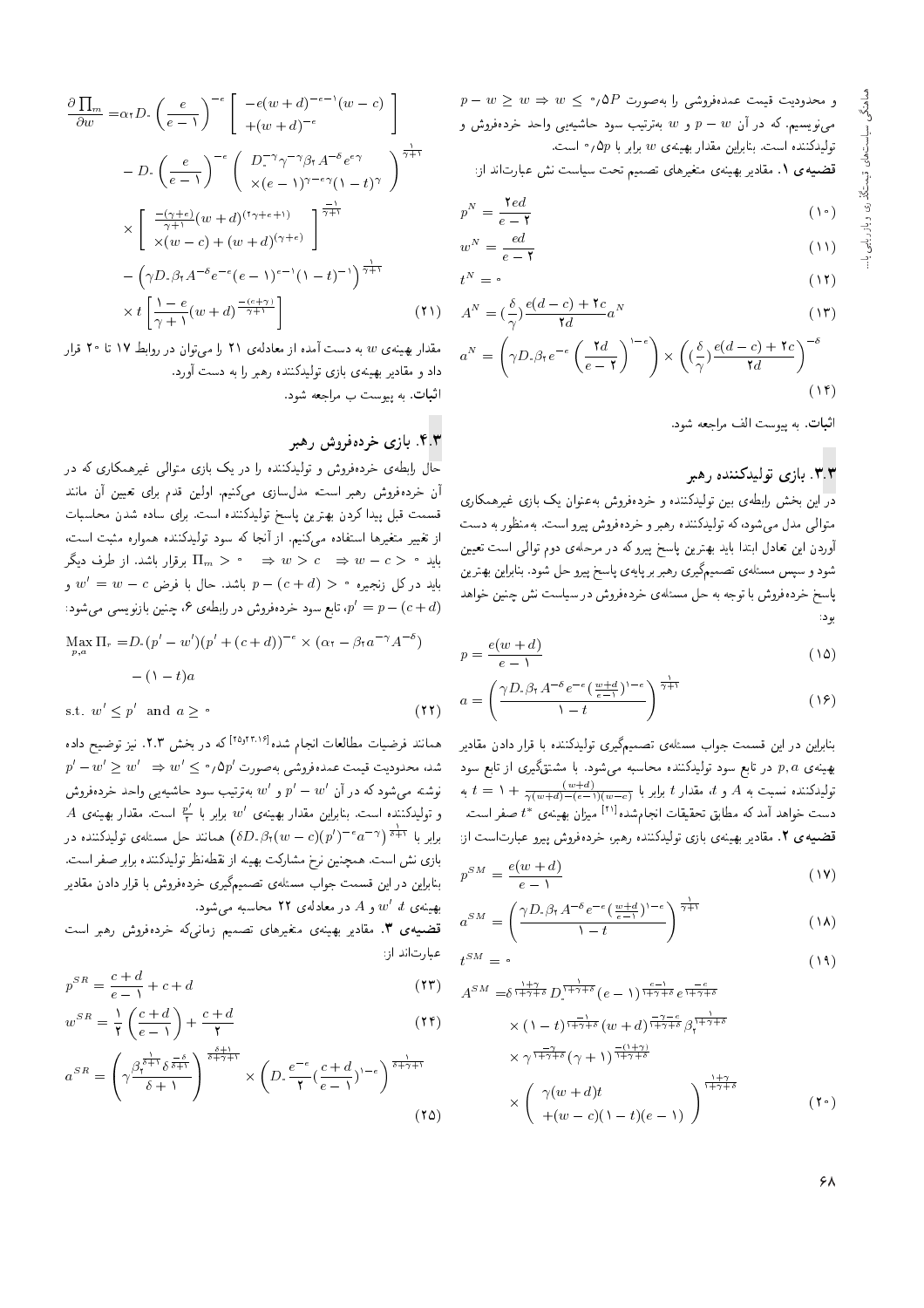$$
t^{SR} = \left( \delta D, \beta t \frac{e^{-e}}{\gamma} \left( \frac{c+d}{e-1} \right)^{1-e} a^{-\gamma} \right)^{\frac{1}{\delta+1}}
$$
(YY)

اثبات. به پیوست ج مراجعه شود.

### $\overline{\mathcal{A}}$ . بازی همکاری

در سه قسمت قبل سه بازی غیرهمکاری را مورد بررسی قرار دادیم. در این قسمت رابطهی تولیدکننده و خردهفروش را تحت یک بازی همکاری بررسی میکنیم که در آن اعضای زنجیره توافق بر همکاری و افزایش سود کل سیستم دارند. بنابراین با توجه به تابع سود کل زنجیره مقادیر بهینه را به دست می]وریم. در اینصورت تابع هدف عبارت خواهد بود از:

$$
\begin{aligned} \text{Max} \quad & \prod_{\substack{s \ c}} = D \cdot (p - c - d)(p^{-e}) \times (\alpha_1 - \beta_1 a^{-\gamma} A^{-\delta}) - a - A \\ \text{s.t.} \quad & c + d \le p \quad \text{and} \quad a, A \ge \text{`} \end{aligned} \tag{14}
$$

چنان که از تابع هدف مشخص است، زمانی که تولیدکننده و خردهفروش همکاری  $p$ میکنند فقط  $p$  A و  $a$  متغیرهای تصمیمگیریاند، و متغیرهای  $w$  و  $t$  بر سود کل سیستم تاتیرددار نیستند و تنها در تفسیم سود بین اعضا تأتیرددارند.<br>.

قضیه می ۴. مقادیر بهینه ی متغیرهای تصمیم بازی همکاری عبارت است از:  $t^{SR} = \cdot$ 

$$
p^{co} = \frac{e(c+d)}{(e-1)}
$$
 (19)

$$
A^{co} = \frac{\delta}{\gamma} a^{co}
$$
 (7°)

$$
a^{co} = \left( \left( \frac{\gamma}{\delta} \right)^{\delta} D \cdot \beta_1 e^{-\epsilon} \left( \frac{c+d}{e-1} \right)^{1-\epsilon} \right)^{\frac{1}{\delta + \gamma + 1}} \tag{71}
$$

اثبات. به پیوست د مراجعه شود.

براي اندازهگيري كارايي در زنجيرهي تأمين، مهمترين معيار سود كل زنجيره است. بنابراین فرض میکنیم دو بازیکن زمانی بر همکاری توافق میکنند که سود آنها بیشتر از سود بازیهای غیرهمکاری باشد:<sup>[۲۵٫۲۴،۲۲]</sup>

$$
\Delta \Pi_m = \Pi_m^c - \Pi_m^{\max} \geq \text{°}
$$
\n<sup>(\Upsilon\Upsilon)</sup>

$$
\Delta \Pi_r = \Pi_r^c - \Pi_r^{\max} \geq \circ \tag{TT}
$$

که در آنها  $\Pi^e_{\tau}$  و  $\Pi^e$ به ترتیب نشانگر سود تولیدکننده و خردهفروش در بازی همکاری<br>است در است و پس از استان میشود و استان است و  $\Pi^{\max}_{r}$  به سرتیب بیشترین سود تولیدکننده و خردهفروش را در هر  $\mathbb{R}^{m}$ بازی غیرهمکاری دیگر نشان میدهد. زمانی که این نابرابری برقرار باشد، همکاری امکان پذیر است. بنابراین برای سود کل زنجیره داریم:

$$
\Delta \Pi_{m+r} = \Delta \Pi_m + \Delta \Pi_r = \Pi_{m+r}^c - \Pi_m^{\max} - \Pi_r^{\max} \ge \text{°} \quad (\text{YF})
$$

برای پیدا کردن × IT<sup>max</sup> و II<sup>max</sup>، لازم است نتایج بازی۵ای دیگر را با هم مقایسه<br>کرد است که استفاده ایران کنیم (به بخش ۴. مراجعه شود). خلاصهی مقادیر بهینهی چهاراستراتژی در جدول ۱ ارائهشده است.

جدول ١. خلاصه ی مقادیر بهینه ی چهار استرانژی.

| همكاري                                                                                                                                                                                                                                                                    | استکلبرگ ــ خردهفروش رهبر                                                                                                                                                                                                                                                                                                                       | استکلبرگ ــ توليدکننده رهبر                                                                                                                                                                                                                                                                                                                                                                                                                                                                                                  | نش                                                                                                                                                                                         |                  |
|---------------------------------------------------------------------------------------------------------------------------------------------------------------------------------------------------------------------------------------------------------------------------|-------------------------------------------------------------------------------------------------------------------------------------------------------------------------------------------------------------------------------------------------------------------------------------------------------------------------------------------------|------------------------------------------------------------------------------------------------------------------------------------------------------------------------------------------------------------------------------------------------------------------------------------------------------------------------------------------------------------------------------------------------------------------------------------------------------------------------------------------------------------------------------|--------------------------------------------------------------------------------------------------------------------------------------------------------------------------------------------|------------------|
| $\frac{e(c+d)}{(e-1)}$                                                                                                                                                                                                                                                    | $\frac{c+d}{e-1}+c+d$                                                                                                                                                                                                                                                                                                                           | $\frac{e(w+d)}{e-\lambda}$                                                                                                                                                                                                                                                                                                                                                                                                                                                                                                   | $\frac{red}{e-1}$                                                                                                                                                                          | $\boldsymbol{p}$ |
|                                                                                                                                                                                                                                                                           | $\frac{1}{r}(\frac{c+d}{e-1}) + \frac{c+d}{r}$                                                                                                                                                                                                                                                                                                  | به معادلهى ٢١ مراجعه شود.                                                                                                                                                                                                                                                                                                                                                                                                                                                                                                    | $rac{ed}{e-1}$                                                                                                                                                                             | $\boldsymbol{w}$ |
| $rac{\delta}{\gamma} a^{co}$                                                                                                                                                                                                                                              | $\left(\delta D \cdot \beta \gamma \frac{e^{-e}}{\gamma} \left(\frac{c+d}{e-1}\right)^{1-e} a^{-\gamma}\right)^{\frac{1}{\delta+1}}$                                                                                                                                                                                                            | $\delta^{\frac{1+\gamma}{1+\gamma+\delta}}D_{\circ}^{\frac{1}{1+\gamma+\delta}}(e-\lambda)^{\frac{e-1}{1+\gamma+\delta}}$<br>$\times e^{\frac{-e}{1+\gamma+\delta}}$ $(\lambda - t)^{\frac{-\gamma}{1+\gamma+\delta}}$ $(w + d)^{\frac{-\gamma-e}{1+\gamma+\delta}}$<br>$\times\beta_{\mathfrak{k}}^{\frac{1}{1+\gamma+\delta}}\gamma^{\frac{-\gamma}{1+\gamma+\delta}}(\gamma+\mathfrak{k})^{\frac{-(1+\gamma)}{1+\gamma+\delta}}$<br>$\times \left( \begin{array}{c} \gamma(w+d)t \ + (w-c)(1-t)(e-1) \end{array} \right)$ | $\left(\frac{\delta}{\gamma}\right) \frac{e(d-c)+1}{(1d)} a^N$ A                                                                                                                           |                  |
| $\left(D\cdot\beta\gamma\,e^{-\,e}\left(\,\frac{c+d}{e-\,\mathfrak{f}}\,\right)^{\mathfrak{f}}\,e^{\,-\,e}\,\right)^{\,\frac{\mathfrak{f}}{\delta\,+\,\gamma\,+\,\mathfrak{f}}}$<br>$\times$ $\left(\frac{\gamma}{\delta}\right) \frac{\delta}{\delta + \gamma + \gamma}$ | $\left(D,\tfrac{e^{-e}}{\mathsf{t}}(\tfrac{c+d}{e-\mathsf{t}})^{\mathsf{t}-e}\right)^{\tfrac{\mathsf{t}}{\delta+\gamma+\mathsf{t}}}$<br>$\times \left(\gamma \frac{\beta_{\mathfrak{r}}^{\frac{1}{\delta+\gamma}} \delta^{\frac{-\delta}{\delta+\gamma}}}{\delta+\mathfrak{r}}\right)^{\frac{\sigma+\mathfrak{r}}{\delta+\gamma+\mathfrak{r}}}$ | $\left(\frac{\gamma D\cdot \beta \gamma A^{-\delta}\,e^{-\,e}\,(\,\frac{w+d}{e-1}\,)^{1-e}}{\gamma-t}\right)^{\,\frac{1}{\gamma+1}}$                                                                                                                                                                                                                                                                                                                                                                                         | $\left(\gamma D \cdot \beta_7 e^{-e} \left(\frac{\tau d}{e-\tau}\right)^{1-e}\right)$<br>$\times \left(\left(\frac{\delta}{\gamma}\right) \frac{e(d-e)+\tau e}{(\tau d)}\right)^{-\delta}$ |                  |
|                                                                                                                                                                                                                                                                           | $\circ$                                                                                                                                                                                                                                                                                                                                         | $\circ$                                                                                                                                                                                                                                                                                                                                                                                                                                                                                                                      |                                                                                                                                                                                            |                  |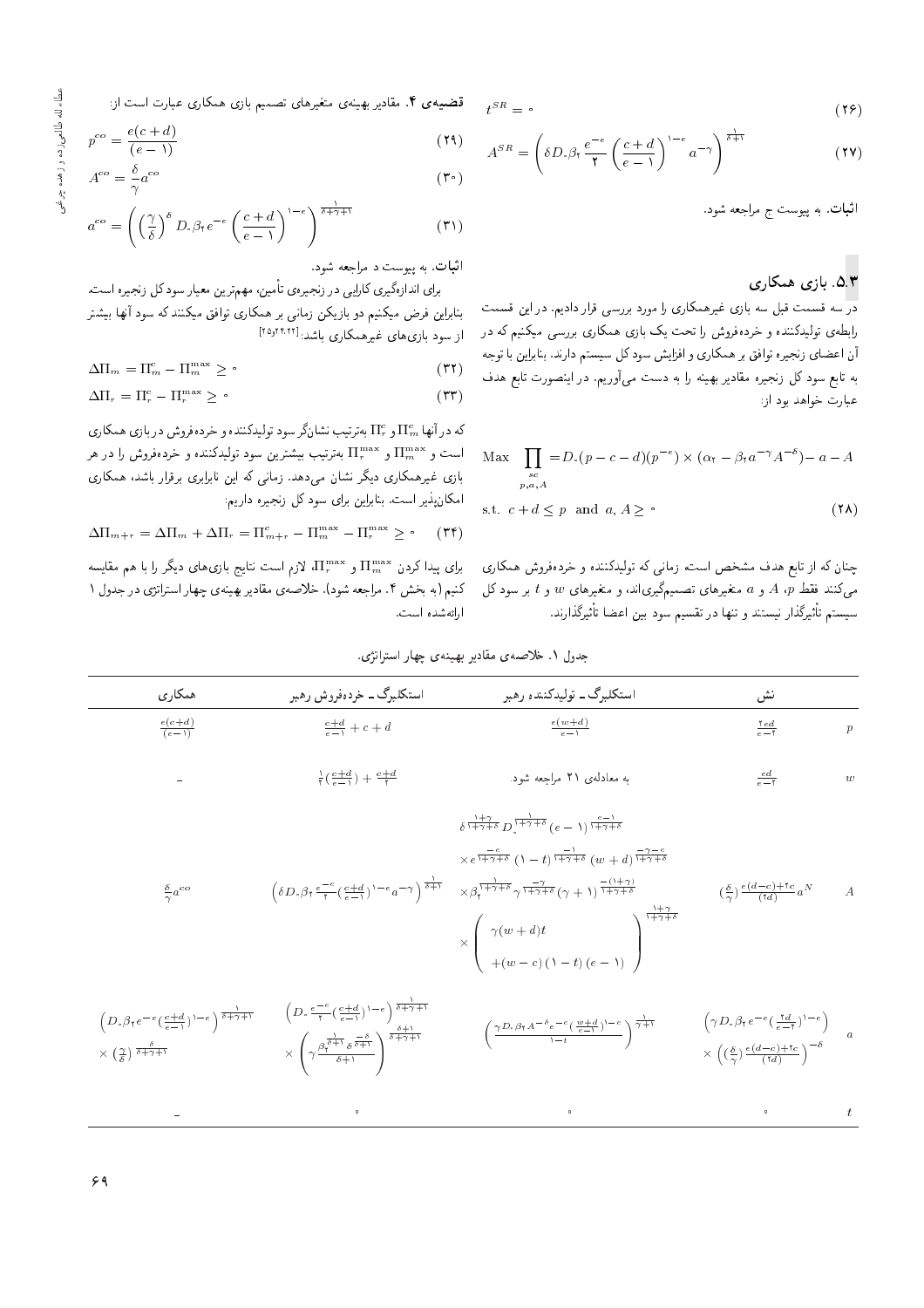# ۴. مثال عددی

<mark>در</mark> بخش قبل مقادیر بهینهی چهار بازی نش، استکلبرگ ـ تولیدکننده رهبر، استکلبرگ ـ خرده فروش رهبر و همکاری را به دست آوردیم (جدول ۱). در این قسمت به یک  $d = \sqrt{c} = \sqrt{D}$ ، مثال عددی می $\zeta$ ردازیم. فرض میکنیم پارامترهای مدل ۵ ۲ مه موسمتند. در جدول ۲  $\delta = \gamma = 1$ ،  $\delta = 1$  ،  $\beta_1 = \alpha_2$  مستند. در جدول ۲ مقادیر بهینهی متغیرهای تصمیم در هر چهار حالت ارائه شده است. چنان که در قسمت قبل گفته شد، دو بازیکن زمانی بر همکاری توافق دارند، که سود آنها بیشتر

جدول ٢. نتايج مثال عددي.

| همكارى   | استکلہ,گ ـ                        | استکلہ,گ ـ      |                                                            | متغير            |
|----------|-----------------------------------|-----------------|------------------------------------------------------------|------------------|
|          | خردهفروش رهبر                     | توليدكننده رهبر | نش                                                         | نصيميم           |
| ٣        | 7,7777                            | ۲٬۴۵۳۵          | ۶                                                          | $\boldsymbol{p}$ |
|          | 1,1997                            | 1,9890          | ٣                                                          | w                |
| ۴٫۵۲۴۰   | $r, \Delta r r$ .                 | ٬۶۴۸۰           | 73, 1481                                                   | $\bm{A}$         |
| ۴٫۵۲۴۰   | 2,2820                            | 0,0.11          | 13,1411                                                    | $\alpha$         |
| -        | $\circ$                           | $\circ$         | $\circ$                                                    | ŧ                |
| -        | $\Delta V$ , $\Delta \Lambda T V$ | 49,90 V V       | $\mathsf{Y}\mathsf{F}_1\setminus\mathsf{G}\circ\mathsf{G}$ | $\Pi_m$          |
| $\sim$   | 5.1077                            | vr, arrv        | $\mathsf{Y}\mathsf{F}_1\setminus\mathsf{G}$                | $\Pi_r$          |
| ۱۷۱٬۶۱۳۱ | ۱۱۷٬۹۹۲۰                          | ۱۲۳, ۱۴۱۴       | ۴۶٬۲۱۰۰                                                    | $\Pi_{sc}$       |

از سود بازی های غیرهمکاری باشد (روابط ۳۲ و ۳۳). در اینجا دو بازیکن زمانی به سود بیشینه میرسند که در نقش پیرو باشند.

پس با توجه به فرض ما هر دو بازيكن در فرايند چانهزنى حداقل سودهاى و T $_{r}$  = ۷۳٫۹۳۳۷ و II $_{r}$  = ۷۳٫۹۳۳۷ و او ادعا میکنند، در غیر این صورت انگیزهیی برای عدم همکاری نخواهند داشت. حال اگر حداقل سودهایی راکه هر دو طرف ادعا مىكنند با هم جمع كنيم داريم:

$$
\Pi_m^{SR} + \Pi_r^{SR} = \Delta V_f \Delta \Gamma V + V \Gamma_f \Gamma \Gamma V = \Gamma V_f \Delta V V \Gamma \langle \Pi_{m+r}^c
$$
  
= \langle V \rangle\_f \langle V \Gamma \rangle

مشاهده میشود که در اینجا حداقل سودهایی که هر دو طرف ادعا میکنند کوچکتر از سود کل همکاری است که بین دو بازیکن تقسیم می شود؛ بنابراین همکاری بین دو بازیکن وجود خواهد داشت. در صورت عدم همکاری سود هر دو بازیکن کمتر خواهد بود و عدم همکاری به نفع هیچ یک از بازیکنان نیست.

### 0. تحليل حساسيت

در این قسمت، تحلیل حساسیت بهازای مقادیر مختلف پارامترها بهمنظور بررسی C}U=UL p}rLD 3 pwOH QO "OwW|t x=Q= s}tYD |=yQ}eDt Q@ =yv; Q}F -=D w C=Q}}eD مربوط به بازی نش، در جدول ۴ تحلیل حساسیت مربوط به بازی استکلبرگ ۔

|                                           |                                        |                                        |                      |                                       | بازی نش                           |                                   |                                         |                      |                              |
|-------------------------------------------|----------------------------------------|----------------------------------------|----------------------|---------------------------------------|-----------------------------------|-----------------------------------|-----------------------------------------|----------------------|------------------------------|
| $\Pi_{sc}$                                | $\Pi_r$                                | $\Pi_m$                                | $\boldsymbol{t}$     | $\boldsymbol{a}$                      | $\boldsymbol{A}$                  | $\boldsymbol{w}$                  | $\boldsymbol{p}$                        | تغييرات (٪)          |                              |
| $\lambda \cdot / \lambda$                 | $\lambda \cdot / \lambda$              | $\Lambda^{\circ}$ , $\Lambda$          | $\hat{\mathbf{o}}$   | $\hat{\mathbf{o}}$                    | $\bullet$                         | $\bullet$                         | $\hat{\mathbf{o}}$                      | $+\mathfrak{f}\cdot$ |                              |
| $\uparrow \circ / \uparrow$               | $\uparrow \circ / \uparrow$            | $\mathfrak{p}_{\circ}$                 | $\circ$              | $\circ$                               | $\bullet$                         | $\circ$                           | $\bullet$                               | $+7$ .               |                              |
| $-\mathfrak{k} \cdot \mathfrak{h}$        | $-\mathfrak{k} \cdot \mathfrak{z}$     | $-\mathfrak{k} \cdot \mathfrak{g}$     | $\hat{\mathbf{o}}$   | $\bullet$                             | $\bullet$                         | $\bullet$                         | $\bullet$                               | $-\gamma$ .          | $\alpha_{1} = 1$             |
| $\lambda^{\circ}$ / $\lambda$             | $\lambda \cdot / \lambda$              | $\lambda^{\circ}$ / $\lambda$          | $\circ$              | $\bullet$                             | $\bullet$                         | $\bullet$                         | $\bullet$                               | $-\mathfrak{r}$ .    |                              |
| $-\gamma$ .                               | $-\mathfrak{r}$ .                      | $-\mathfrak{r}$ .                      | $\ddot{\phantom{a}}$ | $Y \circ$                             | $\mathbf{r}$ .                    | $\hat{\mathbf{o}}$                | $\hat{\mathbf{o}}$                      | $+\mathfrak{f}\cdot$ |                              |
| $-\mathbf{Y}$                             | $-\mathbf{Y}$                          | $-\mathbf{Y}$                          | $\circ$              | $Y^{\circ}$                           | $\mathsf{r}$ .                    | $\hat{\mathbf{o}}$                | $\bullet$                               | $+7$                 | $\beta_{1}=\Delta^{\circ}$ . |
| $\Upsilon$ .                              | $Y^{\circ}$                            | $Y^{\circ}$                            | $\hat{\mathbf{o}}$   | $-\mathsf{Y}$ .                       | $-\mathsf{Y}$                     | $\bullet$                         | $\bullet$                               | $-\mathbf{Y}$ .      |                              |
| 44.9                                      | $\Gamma$ 9,9                           | 44.9                                   | $\hat{\mathbf{o}}$   | $-\gamma$ .                           | $-\gamma$ .                       | $\bullet$                         | $\bullet$                               | $-\mathfrak{f}\cdot$ |                              |
| $-19,9$                                   | $\rightarrow$ / $\lambda$              | $-\mathbf{r} \mathbf{1}$               | $\bullet$            | $\hat{\mathbf{o}}$                    | $\mathfrak{p}_{\circ}$ ,          | $\bullet$                         | $\bullet$                               | $+$ ۴.               |                              |
| $-9,9$                                    | $\rightarrow$ / $\lambda$              | $-19,9$                                | $\hat{\mathbf{o}}$   | $\bullet$                             | $Y \circ \iota$                   | $\bullet$                         | $\bullet$                               | $+7$ .               |                              |
| 9, A                                      | $-\cdot$ , $\mathbf{r}$                | $\Lambda$ $\Lambda$                    | $\circ$              | $\bullet$                             | $-\mathbf{Y} \cdot e$             | $\bullet$                         | $\bullet$                               | $-\mathbf{Y}$ .      | $\gamma = \Lambda$           |
| $\lambda$ $\lambda$                       | $-\circ$ $, \circ$                     | $\Gamma$ 9,7                           | $\circ$              | $\circ$                               | $-\mathfrak{f} \circ \iota$       | $\circ$                           | $\bullet$                               | $-\mathfrak{r}$ .    |                              |
| $-\mathbf{r} \mathbf{v} \cdot \mathbf{r}$ | $-\frac{\rho}{\rho}$ $\sqrt{2}$        | $-\mathcal{N}r/\mathcal{r}$            | $\bullet$            | 9.7                                   | $\mathcal{N}$                     | $\bullet$                         | $\bullet$                               | $+\mathfrak{f}\cdot$ |                              |
| $-\mathcal{N}$ .                          | $-\mathbf{Y}\mathbf{F}/\mathbf{F}$     | $-\mathbf{r}/\mathbf{s}$               | $\bullet$            | $\mathbf{Y} \mathbf{Y}$ , $\Delta$    | $\mathbf{r}, \mathbf{v}$          | $\bullet$                         | $\bullet$                               | $+7$ .               |                              |
| $\Delta$ / $V$                            | $\sqrt{2}$                             | $-\mathfrak{r}_\ell\Lambda$            | $\bullet$            | $-18.7$                               | $\mathfrak{r},\mathfrak{s}$       | $\bullet$                         | $\bullet$                               | $-\mathbf{Y}$        | $\delta = 1$                 |
| $\sqrt{r}$                                | $\Upsilon \Delta / \Lambda$            | $-\mathsf{Y}\mathsf{r}_\ell\mathsf{r}$ | $\bullet$            | $-\mathbf{Y}_{\mathcal{F}}\mathbf{Y}$ | $\mathbf{Y}\mathbf{Y}/\mathbf{Y}$ | $\circ$                           | $\bullet$                               | $-\mathfrak{r}$ .    |                              |
| $-\frac{\rho}{\rho}$                      | $-\frac{\rho}{\rho}$                   | $-\frac{\rho}{\rho}$                   | $\mathcal{A}$        | $-\frac{\rho}{\sqrt{2}}$              | $-\frac{\rho}{\rho}$              | $-\mathbf{r}\mathbf{9}\mathbf{0}$ | $-\mathbf{r} \mathbf{r}$ , $\mathbf{r}$ | $+^{\circ}$          |                              |
| $-\mathfrak{r} \cdot \mathfrak{r}$        | $-\mathfrak{f} \circ \iota$            | $-\mathfrak{k} \cdot / \Lambda$        | $\,$ 0               | $-\mathbf{r} \mathbf{1} \mathbf{1}$   | $-\Gamma$ 9/9                     | $-70$                             | $-70,$                                  | $+7$                 |                              |
| $\Gamma \Lambda$ <sub>/</sub> 9           | $\mathsf{r}_{\mathsf{A}_{\mathsf{f}}}$ | ۳۸ $/$ ۹                               | $\bullet$            | $\Gamma \Lambda / \Lambda$            | $\mathsf{r}_{\Lambda/\Lambda}$    | $\lambda \circ \circ \mu \circ$   | $\lambda \circ \circ \mu$               | $-\mathbf{Y}$ .      | $e = 5$                      |
| غيرموجه                                   | غيرموجه                                | غيرموجه                                | $\bullet$            | غيرموجه                               | غيرموجه                           | غيرموجه                           | غيرموجه                                 | $-\mathfrak{r}$ .    |                              |

جدول ٣. نتايج تحليل حساسيت در بازى نش.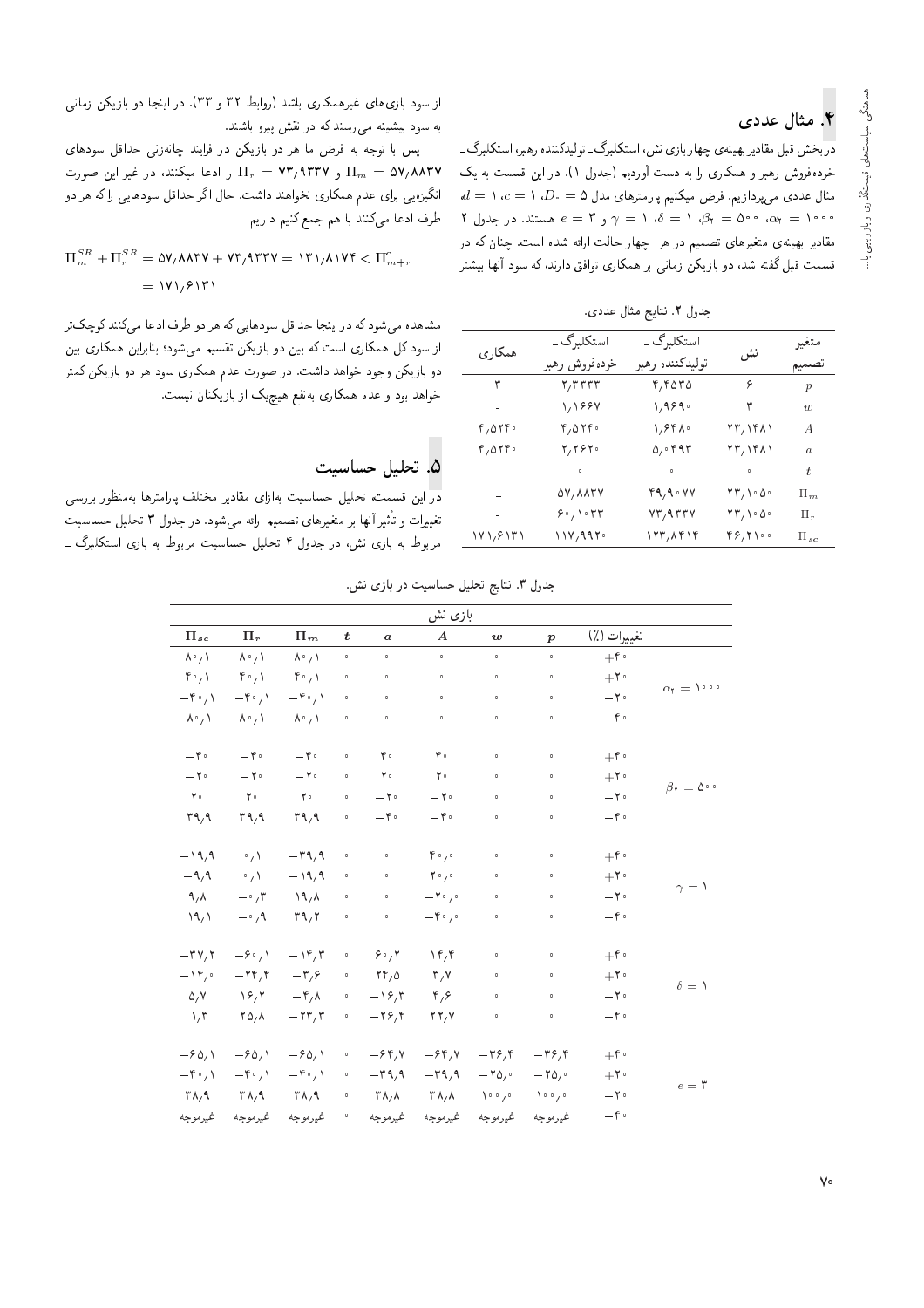|                                         | تغييرات (٪)             | $\boldsymbol{p}$            | $\boldsymbol{w}$                  | $\boldsymbol{A}$                   | $\boldsymbol{a}$                  | $\boldsymbol{t}$     | $\Pi_m$                                | $\Pi_r$                                  | $\Pi_{sc}$                                |
|-----------------------------------------|-------------------------|-----------------------------|-----------------------------------|------------------------------------|-----------------------------------|----------------------|----------------------------------------|------------------------------------------|-------------------------------------------|
|                                         | $+ \gamma$ .            | $\cdot$ , $\mathsf{r}$      | 99,0                              | $\cdot$ , $\mathsf{r}$             | $-\cdot$ , r                      | $\bullet$            | rr,                                    | rr, 9                                    | $\mathbf{r} \mathbf{r}$                   |
| $\alpha_1\equiv\lambda_1\cdots$         | $+ \gamma$ .            | $\cdot$ , $\mathsf{r}$      | 99,7                              | $\cdot / \Lambda$                  | $\cdot$ / ۲                       | $\ddot{\phantom{0}}$ | $\mathbf{Y} \mathbf{Y}_{I}$ $^{\circ}$ | $\mathbf{Y}\mathbf{Y}/\mathbf{Y}$        | $\mathbf{r}$ $\mathbf{r}$                 |
|                                         | $-\gamma$ .             | $-\circ$ , ۳                | 94/1                              | $-\circ$ , $\gamma$                | ۴ ، ۰                             | $\circ$              | $-YY$                                  | $-YY/Y$                                  | $-YY, Y$                                  |
|                                         | $-\,\mathfrak{f}\circ$  | $-\cdot$ , Y                | 1,90                              | $-\circ$ , $\Delta$                | $\lambda$                         | $\ddot{\phantom{0}}$ | $-\mathfrak{f}\mathfrak{f}_1$ .        | $-\mathfrak{f}\mathfrak{f}/\mathfrak{f}$ | $-\mathbf{f}\mathbf{f}/\mathbf{r}$        |
|                                         | $+ \gamma$ .            | $-\circ$ , $\vee$           | $-\circ$ , 19                     | $\mathcal{N}/\mathcal{N}$          | $\langle \uparrow \rangle$        | $\bullet$            | $-\lambda/7$                           | $-\iota/\iota$                           | $-\lambda/\tau$                           |
|                                         | $+7$                    | $ \circ$ $\prime$ $\circ$ Y | $-\circ$ / $\lambda$              | 9/7                                | 8/6                               | $\bullet$            | $\cdot$ , $\gamma$                     | $-0.7Y$                                  | $-0.9A$                                   |
| $\beta_{\mathfrak{r}} = \Delta^{\circ}$ | $-7$                    | $\circ$ , $\circ$ $\wedge$  | $\cdot$ / $\gamma$                | $-Y/$                              | $-V/T$                            | $\bullet$            | $\cdot$ , Y \                          | $\cdot$ , $\wedge$ $\vee$                | $\cdot$ , Y A                             |
|                                         | $-\gamma$ .             | $\cdot$ / $\vee$            | $\cdot$ , ۲۵                      | $-\frac{1}{2}$                     | $-\log \Lambda$                   | $\bullet$            | 1/20                                   | $\lambda/\gamma\lambda$                  | $\sqrt{2}$                                |
|                                         | $+\,\mathfrak{f}\circ$  | 9/0                         | Y, Y                              | $-\Gamma \setminus \Gamma$         | 19/0                              | $\bullet$            | $\mathbf{r}, \mathbf{v}$               | $\mathbf{r},\mathbf{r}$                  | $\mathsf{r}_\prime \mathsf{\Lambda}$      |
|                                         | $+ \, \mathbf{Y} \circ$ | $\mathsf{r}_\ell$           | $\mathfrak{r}_{1}\mathfrak{s}$    | $-\frac{1}{2}$                     | 9/7                               | $\bullet$            | $\mathsf{Y}_{\mathsf{I}}\,\Delta$      | $\lambda/\lambda$                        | $\mathbf{r}/\mathbf{r}$                   |
| $\gamma = 1$                            | $-\gamma$ .             | $\mathbf{r},\mathbf{r}$     | $-\mathfrak{r}_{1}\wedge$         | $\lambda \Delta/2$                 | $-\Lambda$ <sub>/</sub> $\Lambda$ | $\bullet$            | $-\mathbf{Y}/\mathbf{Y}$               | $-\sqrt{2}$                              | $-Y \circ V$                              |
|                                         | $-\gamma$ .             | $-\Lambda$ , Y              | $-\lambda$ , ۹                    | rr, 9                              | $-19,95$                          | $\bullet$            | $-\Delta$ <sub>/</sub> \               | $-\mathbf{r}/\mathbf{q}$                 | $-\mathfrak{r}_{1}$                       |
|                                         | $+ \gamma$ .            | $\mathbf{r}, \mathbf{v}$    | $\Delta / \Delta$                 | $-\mathbf{f}\mathbf{y}/\mathbf{r}$ | $-\sqrt{r}$                       | $\bullet$            | $\mathbf{r},\mathbf{r}$                | $\mathbf{r},\mathbf{r}$                  | $\mathbf{y}/\mathbf{A}$                   |
|                                         | $+7$                    | $\mathbf{y}/\mathbf{y}$     | $\mathsf{r}_\ell$                 | $-\mathbf{Y}\Delta_{f}$            | $-\circ$ , $\Delta$               | $\ddot{\phantom{0}}$ | $\lambda/\Delta$                       | $\mathbf{Y}_f \circ \mathbf{Y}$          | $\lambda/\hat{r}$                         |
| $\delta = 1$                            | $-7$                    | $-\mathbf{r}$               | $-\mathbf{r}^{\prime}/\mathbf{r}$ | $Y^{\circ}/9$                      | $\cdot$ , $\Delta$                | $\circ$              | $-\lambda/2$                           | $-\frac{1}{4}$                           | $-\frac{1}{4}$                            |
|                                         | ه ۴ -                   | $-\Delta$ , ۴               | $-\Delta$ / ۲                     | $r_0$ , $r_0$                      | $\sqrt{r}$                        | $\ddot{\phantom{0}}$ | $-\mathbf{Y}/\Delta$                   | $-\mathfrak{f}_1 \circ \mathfrak{f}$     | $-\mathbf{r}/\mathbf{r}$                  |
|                                         | $+ \gamma$ .            | $-\Delta/\tau$              | $-\vee$                           | $-\lambda \lambda / 2 \Delta$      | $-10, 1$                          | $\bullet$            | $-\frac{6}{9}$                         | $-\frac{\rho}{\rho} \lambda / \Delta$    | $-94$                                     |
|                                         | $+$ $\Upsilon$ $\circ$  | $-\mathbf{r}$               | $-\mathbf{Y} \wedge \mathbf{A}$   | $-\frac{\epsilon}{l}$              | $-\lambda/\tau$                   | $\bullet$            | $-\Gamma \Delta / \Lambda$             | $-\gamma \gamma$                         | $-\mathbf{f} \mathbf{f}/\mathbf{A}$       |
| $e = 5$                                 | $-\,\Upsilon$ -         | $\mathbf{r}, \mathbf{r}$    | $\mathbf{r}_{\ell}$               | $\Delta$ / ۲                       | $\lambda, \tau$                   | $\bullet$            | $\lambda \mathfrak{r}_1 \mathfrak{s}$  | $\lambda \lambda / 8$                    | $\Lambda V/\Delta$                        |
|                                         | $-\gamma$ .             | $\lambda$ , 9               | $\mathcal{N} \circ \mathcal{N}$   | $\mathcal{N} \circ \mathcal{N}$    | $\lambda \Delta_f$ ۶              | $\bullet$            | $\mathbf{Y} \mathbf{Y} \mathbf{Y}$     | $\mathsf{YY} \setminus \mathsf{Y}$       | $\mathsf{Y}\mathsf{Y}\setminus\mathsf{Y}$ |
|                                         |                         |                             |                                   |                                    |                                   |                      |                                        |                                          |                                           |

جدول ۴. نتایج تحلیل حساسیت در بازی استکلبرگ ــ تولیدکننده رهبر.

تولیدکننده رهبر، در جدول ۵ تحلیل حساسیت مربوط به بازی استکلبرگ ـ خردهفروش<br>رهبر و در جدول ۶ تحلیل حساسیت مربوط به بازی همکاری نشان داده شده رهبر و در جدول 7 تحلیل حساسی*ت مر*بوط به بازی همداری سان داده سده<br>ا است. تحلیل حساسیت براساس پنج پارامتر اصلی ۵۲، β، ۰٫۰β۲ و e صورت<br>گ مى گيرد.

مطابق جدول ۳، در بازی نش p و w نسبت به پارامترهای  $\alpha$ r ، $\alpha$ r و حساس نیستند، اما نسبت به افزایش e حساس و نسبت به کاهش آن خیلی  $\delta$  $e$  حساساند.  $a$  و A نسبت به پارامتر  $\alpha$  حساس نیستند، اما نسبت به  $\delta$ ،  $\delta$  و  $\gamma$  حساس اند. A نسبت به پارامتر  $\gamma$  حساس است، اما $a$  نسبت به  $\gamma$  حساس نیست.  $t$  در بازی نش مقدار بهینه $t$  باربر صفر است و نسبت به هیچکدام از پارامترها حساس .<br>نيست.

توابع سود تولیدکننده، خردهفروش وکل زنجیره نسبت به  $\alpha$  خیلبی حساس و نسبت به  $\beta$  حساس اند. سود تولیدکننده نسبت به  $\gamma$  حساس است. سود خردهفروش

نسبت به  $\gamma$  نسبتاً حساس است. درنتیجه سود کل زنجیره نسبت به  $\gamma$  حساس است. سود تولیدکننده نسبت به افزایش و کاهش  $\delta$  حساس است. سود خردهفروش نسبت به افزایش  $\delta$  خیلی حساس میشود. درنتیجه سود کل زنجیره نیز نسبت به افزایش  $\delta$  حساس میشود اما نسبت به کاهش آن نسبتاً حساس است. سود تولیدکننده، خردهفروش وکل زنجیره نسبت به افزایش e خیلی حساس است. در بازی استکلبرگ ــ تولیدکننده رهبر<sup>[۲۱]</sup> نرخ مشارکت بهینه را صفر در نظر گرفتیم،<br>ما ایران من بنابراین نسبت به هیچکدام از پارامترهاحساس نیست. مطابق جدول ۴ ، p و w نسبت  $A$  به پارلمترهای  $\alpha_1$ ،  $\beta_1$ ،  $\gamma$ ،  $\delta$  نسبتاً حساساند و نسبت به  $e$  نیز حساساند.  $a$  و نسبت به پارلمتر  $\alpha$  نسبتاً حساساند و با افزایش و کاهش  $\beta$  حساس میشوند. و A نسبت به پارامترهای  $\delta$  ،  $\delta$  و e حساساند و A با کاهش  $\gamma$  خیلمی حساس مى شود.

سود تولیدکننده، خردهفروش وکل زنجیره با افزایش وکاهش  $\alpha$  خیلی حساس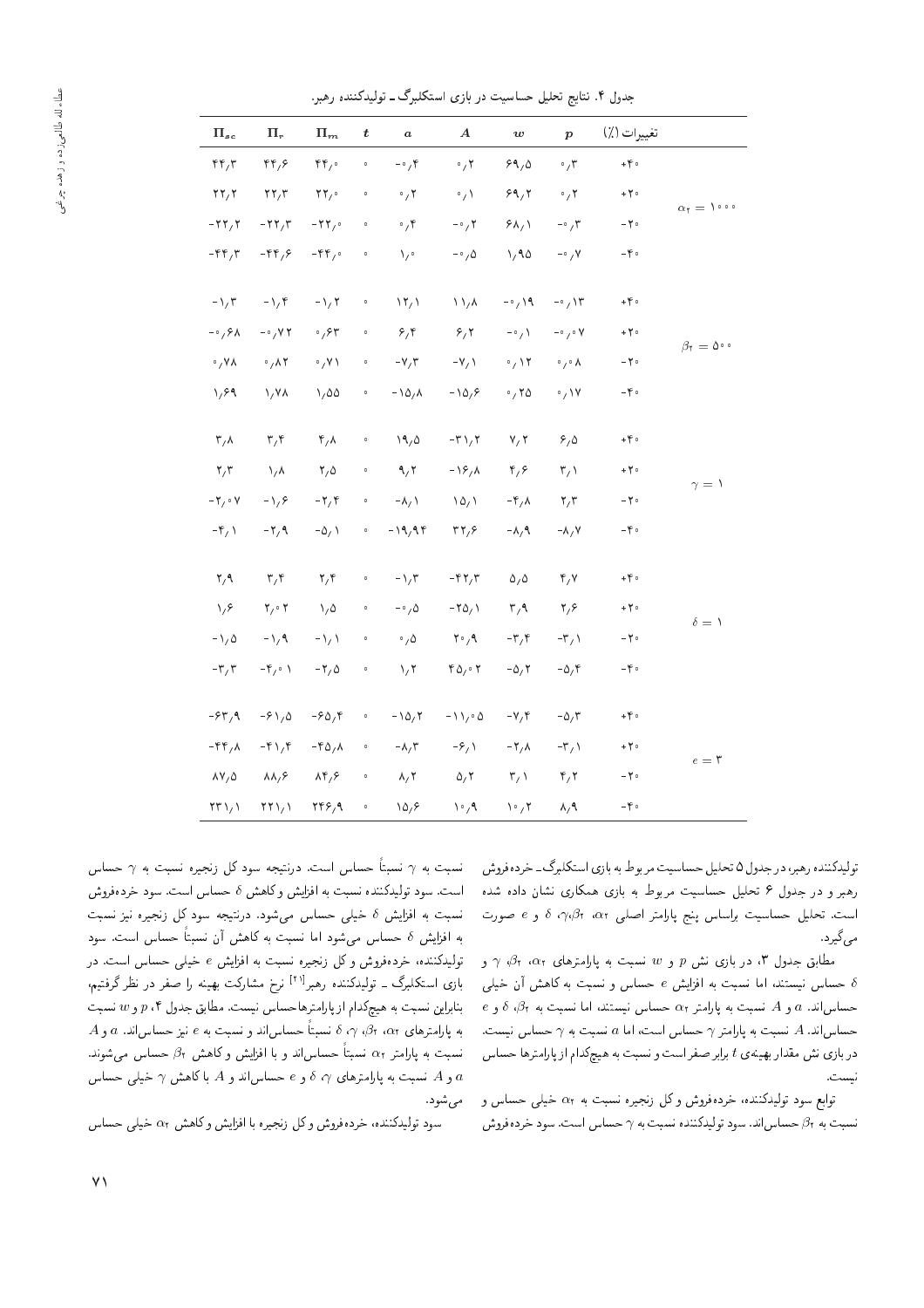| $\Pi_{sc}$                            | $\Pi_r$                                  | $\Pi_m$                           | t                    | $\boldsymbol{a}$                   | $\boldsymbol{A}$                    | $\boldsymbol{w}$     | $\boldsymbol{p}$     | تغييرات (٪)                           |                     |
|---------------------------------------|------------------------------------------|-----------------------------------|----------------------|------------------------------------|-------------------------------------|----------------------|----------------------|---------------------------------------|---------------------|
| $rr, \Delta$                          | rr, r                                    | $r_0, r$                          | $\circ$              | $\ddot{\phantom{0}}$               | $\ddot{\phantom{0}}$                | $\ddot{\phantom{0}}$ | $\ddot{\phantom{0}}$ | $+ \, \mathfrak{f}$ .                 |                     |
| $\mathbf{Y}\mathbf{Y}_{I}\mathbf{Y}$  | $\mathsf{Y}\setminus\mathsf{A}$          | $\mathbf{Y}\mathbf{Y},\mathbf{Y}$ | $\circ$              | $\circ$                            | $\bullet$                           | $\circ$              | $\bullet$            | $+7$                                  | $\alpha_1 = 1$      |
| $-TT/T$                               | $-Y \lambda/\lambda$                     | $-11$                             | $\circ$              | $\circ$                            | $\bullet$                           | $\circ$              | $\ddot{\phantom{0}}$ | $-\,\mathbf{Y}\,$ -                   |                     |
| $-\mathfrak{f}\mathfrak{f}/\Delta$    | $-\mathfrak{r}\mathfrak{r}'$             | $-\Gamma \Delta/\Gamma$           | $\circ$              | $\circ$                            | $\hat{\mathbf{o}}$                  | $\bullet$            | $\circ$              | $-\gamma$ .                           |                     |
| $-\sqrt{7}$                           | $-\circ/0$                               | $-\lambda/9$                      | $\ddot{\phantom{0}}$ | $\frac{1}{4}$                      | $\frac{1}{4}$                       | $\ddot{\phantom{0}}$ | $\bullet$            | $+ \gamma$ .                          |                     |
| $-\circ$ , Y                          | $-\cdot$ , $\circ$                       | $-\circ/\lambda$                  | $\circ$              | 8/5                                | 9/7                                 | $\circ$              | $\ddot{\text{o}}$    | $+ \gamma$ .                          | $\beta_1 = \lambda$ |
| $\cdot / \lambda$                     | $\cdot$ / Y                              | $\cdot$ ,90                       | $\circ$              | $-Y, Y$                            | $-V/7$                              | $\circ$              | $\bullet$            | $-\gamma$ .                           |                     |
| $\lambda/\lambda$                     | $\mathcal{N}/\mathcal{F}$                | $\mathsf{Y}_\ell$                 | $\circ$              | $-\log y$                          | $- \lambda \Delta / \nu$            | $\circ$              | $\circ$              | $-\,\mathop{\hbox{\rm e}}\nolimits$ . |                     |
| $\lambda/\lambda$                     | $\mathcal{N}/\mathcal{F}$                | $\mathbf{r},\mathbf{r}$           | $\circ$              | $\mathcal{N} \circ \mathcal{N}$    | – $\Delta/$ $^{\circ}$              | $\circ$              | $\circ$              | $+ \, \mathfrak{f} \circ$             |                     |
| $\chi$ .                              | $\cdot$ , $\lambda$                      | $\sqrt{r}$                        | $\ddot{\phantom{0}}$ | 9/0                                | $-\mathbf{r}/\lambda$               | $\circ$              | $\ddot{\phantom{0}}$ | $+7$                                  |                     |
| $-\frac{1}{1}$                        | $-\circ$ , $\wedge$                      | $-\frac{1}{2}$                    | $\circ$              | $-9,9$                             | $\Delta, \Upsilon$                  | $\circ$              | $\circ$              | $-\gamma$ .                           | $\gamma = 1$        |
| $-\gamma$ , $\gamma$                  | $-\lambda/\ell$                          | $-\mathsf{r}_{\ell}\Delta$        | $\circ$              | $-77/0$                            | $\mathcal{N}(\mathcal{F})$          | $^{\circ}$           | $\circ$              | $-\gamma$ .                           |                     |
| $\lambda/\Delta$                      | $\mathbf{Y} \setminus \mathbf{Y}$        | $\cdot$ , $\lambda$               | $\ddot{\phantom{0}}$ | $-\Gamma \Delta / 9$               | $\lambda/\tau$                      | $\circ$              | $\bullet$            | $+ \gamma$ .                          |                     |
| $\cdot / \lambda$                     | $\lambda/\lambda$                        | $\cdot$ , ۴                       | $\circ$              | $-\gamma \cdot$ , $\gamma$         | $-\circ$ , $\uparrow$               | $\circ$              | $\bullet$            | $+ \gamma \circ$                      |                     |
| $-\circ$ / $\lambda$                  | $-\frac{1}{4}$                           | $-\cdot$ , ۴                      | $\circ$              | $\mathbf{Y} \mathbf{Y}_f \circ$    | $\mathsf{Y}_{\mathsf{I}}\mathsf{A}$ | $\circ$              | $\circ$              | $-\gamma$ .                           | $\delta = 1$        |
| $-\frac{1}{4}$                        | $-\tau/\nu$                              | $-\lambda_{\ell}$ .               | $\ddot{\phantom{0}}$ | 54/4                               | $\lambda/\tau$                      | $\bullet$            | $\bullet$            | $-\gamma$ .                           |                     |
| $-YY/Y$                               | $-YY,\mathcal{S}$                        | $-YY, Y$                          | $\circ$              | $-\mathbf{r}\mathbf{r}/\mathbf{s}$ | $-\mathbf{r}\mathbf{r}/\mathbf{s}$  | $-\mathfrak{r}_{1}$  | $-\mathfrak{r}_{1}$  | $+\,\mathfrak{f}\circ$                |                     |
| $-\mathbf{f} \mathbf{A} / \mathbf{f}$ | $-\gamma v/\lambda$                      | 49,                               | $\circ$              | $-\lambda \hat{A}_{\gamma}$ :      | $-\lambda\beta/\circ$               | $-\gamma$ , $\gamma$ | $-\gamma$ , $\gamma$ | $+ \, \mathbf{Y} \circ$               |                     |
| $9\Lambda/3$                          | 9A/F                                     | 4V/A                              | $\circ$              | $\mathbf{Y}_{1}^{\mathcal{L}}$     | $\mathbf{Y}_{1}^{\mathcal{L}}$      | $\mathbf{r}_{i}$     | $\mathbf{r}_{i}$     | $-7$                                  | $e = 5$             |
| $T \vee Y / 9$                        | $\mathbf{r} \setminus \mathbf{r}_{\ell}$ | rrr, r                            | $\bullet$            | 90/1                               | 90/1                                | 9/0                  | 9,0                  | $-\gamma$ .                           |                     |

جدول ۵. نتایج تحلیل حساسیت در بازی استکلبرگ ــ خردهفروش رهبر.

میشود و نسبت به  $\beta_1$ ،  $\gamma$  و  $\delta$  نسبتاً حساس و نسبت به  $e$  خیلی حساس است. مطابق جدول ۵، در بازی استکلبرگ ــ خردهفروش رهبر، p و w نسبت به پارلمترهای  $\alpha_1$ ،  $\beta_1$ ، و  $\delta$  حساس نیستند، اما نسبت به  $e$  نسبتاً حساساند.  $\gamma$ و A نسبت به پارامتر  $\alpha$  حساس نیستند، اما با افزایش و کاهش  $\beta$  و  $a$ حساس می شوند. A نسبت به پارلمتر 8 نسبتاً حساس است، اما a نسبت به پارامتر 6 حساس است و با کاهش آن خیلی حساس میشود. همچنین هر دو متغیر  $a$  و A نسبت به e حساساند و با کاهش آن حساستر می شوند. در بازی استکلبرگ ــ خردهفروش رهبر مقدار بهینهی t برابر با صفر است و نسبت به هیچکدام از پارامترها حساس نیست. توابع سود تولیدکننده، خردهفروش وکل زنجیره نسبت به  $\alpha$ ۲ حساس، نسبت به ۶ $\gamma$ ، و 8 نسبتاً حساس، و نسبت به  $e$  خیلبی - حساساند. مطابق جدول ۶، در بازی همکاری، p نسبت به پارامترهای  $\alpha_7$ ،  $\beta_7$  $e$  و  $\delta$  حساس نیست، ولی نسبت به افزایش  $e$  حساس و نسبت به کاهش  $\gamma$ 

 $\beta$ ، خیلمی حساس است.  $a$  و A نسبت به پارامتر  $\alpha$  حساس نیستند، اما نسبت به حساس اند.

 $a$  'سیبت به پارامتر  $\gamma$  نسبتاً حساس و  $A$  نسبت به پارامتر  $\gamma$  حساس است.  $a$ نسبت به پارامتر  $\delta$  حساس است درحالی که A نسبت به پارامتر  $\delta$  نسبتاً حساس است.  $a \in A$  نسبت به پارامتر e حساس اند در حالی که سود کل زنجیره نسبت  $\beta$ به e خیلی حساس و نسبت به  $\gamma$  « « ته و  $\gamma$  و ه حساس است. همچنین نسبت به نسبتاً حساس است.

# ع. نتیجهگیری

<mark>در</mark> این تحقیق همکاری در تبلیغات همراه با تصمیمات قیمتگذاری در یک زنجیره ی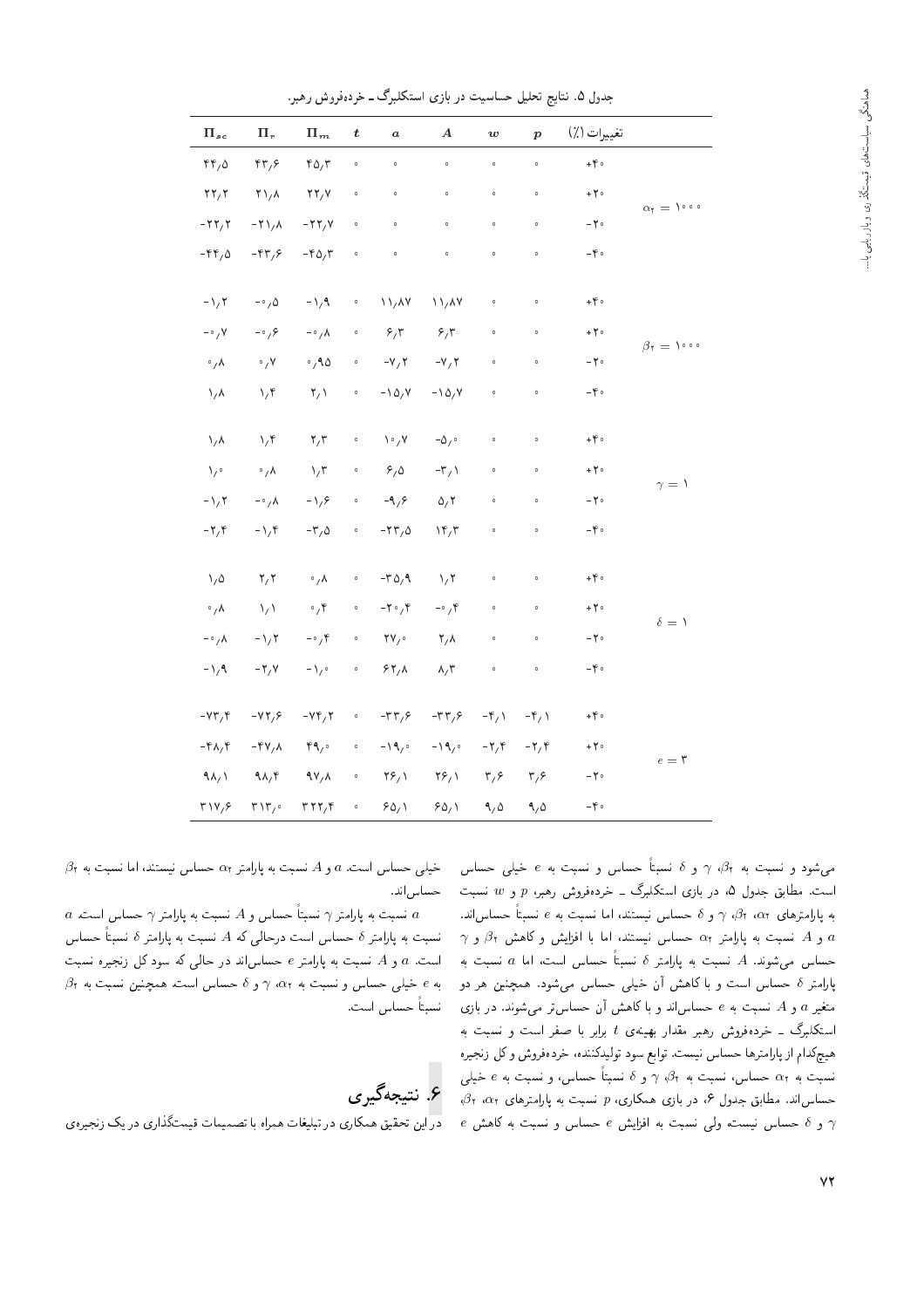|                                            |                  |                              |                             |                | <b>U</b>                      | تت             |                               |
|--------------------------------------------|------------------|------------------------------|-----------------------------|----------------|-------------------------------|----------------|-------------------------------|
| $\Pi_{sc}$                                 | $\boldsymbol{t}$ | a                            | $\boldsymbol{A}$            | w              | $\boldsymbol{p}$              | تغييرات (٪)    |                               |
| $\mathbf{r} \mathbf{r}$                    |                  | $\bullet$                    | $\circ$                     | -              | $\mathbf 0$                   | $+ \gamma$ .   |                               |
| $\mathbf{Y} \setminus \mathbf{Y}$          |                  | $\mathbf{o}$                 | $\bullet$                   | $\overline{a}$ | $\mathbf{o}$                  | $+7$           | $\alpha_1 = \lambda_1 \cdots$ |
| $-\mathbf{Y}\mathbf{1}_{1}\mathbf{9}$      |                  | $\mathbf{o}$                 | $\bullet$                   |                | $\mathbf{o}$                  | $-7$           |                               |
| $ \uparrow$ $\uparrow$ $\uparrow$          |                  | $\mathbf{o}$                 | $\bullet$                   |                | $\mathbf{o}$                  | $-\gamma$ .    |                               |
|                                            |                  |                              |                             |                |                               |                |                               |
| ۹۴ (۰- -                                   |                  | $-11.9$                      | $\mathcal{N}$               |                | $\circ$                       | $+ \gamma$ .   |                               |
| $\circ$ , $\Delta$ $\circ$                 | $\overline{a}$   | 8/7                          | 8/5                         |                | $\bullet$                     | $+7$           | $\beta_1 = \lambda_1 \cdots$  |
| $\cdot$ , $\Delta V$                       |                  | $-V/7$                       | $-\vee/\tau$                |                | $\mathbf{o}$                  | $-7$           |                               |
| 1/77                                       | $\overline{a}$   | $-\lambda \Delta / V$        | $-10, V$                    |                | o                             | $-\gamma$ .    |                               |
|                                            |                  |                              |                             |                |                               |                |                               |
| $-\frac{6}{3}$                             | $\overline{a}$   | $-\mathsf{Y},\mathsf{P}$     | $-\tau \gamma$ .            |                | $\mathbf{o}$                  | $+ \gamma$ .   |                               |
| $-57/0$                                    | $\overline{a}$   | $-\mathbf{r}$ , $\mathbf{v}$ | - 19, V                     | $\overline{a}$ | $\mathbf{o}$                  | $+7$           | $\gamma = 1$                  |
| -۴۴٫۱                                      | $\overline{a}$   | $\mathsf{Y}, \mathsf{Y}$     | $\Upsilon \Lambda / 8$      | $\overline{a}$ | $\mathbf{o}$                  | $-7$           |                               |
| $-\Gamma \Delta/\Gamma$                    | $\overline{a}$   | ۳٫۶                          | YY/Y                        |                | $\mathbf{o}$                  | $-\gamma$ .    |                               |
|                                            |                  |                              |                             |                |                               |                |                               |
| $-\uparrow \uparrow$ $\uparrow$ $\uparrow$ |                  | $-7V/$                       | $\mathsf{Y}_\ell$           | L.             | $\bullet$                     | $+ \epsilon$   |                               |
| ۴۲٫۴                                       | $\mathbf{r}$     | $-\lambda \Delta$            | $\mathsf{Y}_{\mathsf{I}}$ . |                | $\mathbf 0$                   | ۰۲۰            | $\delta = 1$                  |
| $-\mathfrak{f}\mathfrak{f}_f$ .            | $\mathbf{r}$     | $\lambda/\lambda/\lambda$    | $-\Delta/$                  |                | $\bullet$                     | $-7$           |                               |
| $ \uparrow$ $\varphi$ $\circ$              | $\mathbf{r}$     | $Y^{\mu}$                    | $-\lambda r/\lambda$        |                | $\mathbf{o}$                  | $-\gamma$ .    |                               |
|                                            |                  |                              |                             |                |                               |                |                               |
| -86,3                                      | $\equiv$         | $-\tau\tau$ , $\epsilon$     | $-77,8$                     | $\overline{a}$ | $-17,0$                       | $+ \epsilon$ . |                               |
| $-YY$ ,                                    | $\overline{a}$   | $-\lambda$ ۹,۰               | $-19,$                      | L.             | $-V/V$                        | ۰۲۰            | $e = \Delta$                  |
| ۱۵۸٬۲                                      | $\sim$           | $\Upsilon$ ۶/۱               | $\mathbf{Y}_{\mathcal{F}}$  | $\overline{a}$ | $\mathcal{N}$                 | - ۲۰           |                               |
| ۱۷۸٫۵                                      | $\overline{a}$   | 90/1                         | ۶۵٬۱                        | $\overline{a}$ | $\Delta^{\rm o}$ / $^{\rm o}$ | $-\gamma$ .    |                               |

۔<br>تأمین دوسطحے شامل بک تولیدکنندہ و بک خردہفروش پررسے شد. تقاضا در این مدل تابعی از قیمت و تبلیغات است. چهار نظریهی بازی، بهمنظور مطالعهی اثر .<br>توازن قدرت زنجیره ی تأمین بر تصمیمگیری بهینه ی اعضای زنجیره توسعه داده شد، که سه بازی غیرهمکاری شامل بازی،ای نش، تولیدکننده رهبر و خردهفروش رهبر و یک بازی همکاری در نظر گرفته شد. مشاهده شد که مجموع حداقل سودهایی که هر دو طرف ادعا میکنند کوچکتر از سود کل همکاری است. بنابراین به این نتیجه رسیدیم که همکاری بین دو بازیکن وجود خواهد داشت؛ زیرا با توجه به فرض ا < e تغییرات قیمت تأثیر زیادی بر تقاضا دارد و با کاهش قیمت تقاضا افزایش مدا مے کند.

در صورت عدم همکاری در تبلیغات، خردهفروش سعی میکند سود خود را از طریق افزایش قیمت و میزان تبلیغات محلمی افزایش دهد. از طرفی تولیدکننده سعی میکند مقادیر کمتری را صرف تبلیغات کند و بیشتر هزینههای تبلیغاتی را خردهفروش به عهده بگیرد. بنابراین افزایش بیشتر سود خردهفروش منجر به افزایش قیمت خردهفروشی میشود و بههمین دلیل سود خردهفروش بیشتر از سود مابقی اعضای زنجیرهی تأمین در وضعیت غیرهمکاری می,شود. درنتیجه تولیدکننده سود .<br>چندانی نسبت به هزینههای تولید و قیمت عمدهفروشی کسب نمیکند. بنابراین تولیدکننده برای بقای خود در بازار ناگزیر به استفاده از تبلیغات مشارکتی و توافق بر همکاری با خردهفروش میشود. از طرفی حساسیت هریک از پارامترهای مدل بر متغیرهای تصمیم بررسی شد.

پیشنهاد می شود در تحقیقات آتی استراتژی های همکاری و غیرهمکاری با توابع مختلف تقاضا توسعه داده شود و علاوه بر قیمتگذاری و تبلیغات، عوامل دیگری در همکاری نیز مد نظر قرار یگیرد.



1. goodwill function

- 2. differential game
- 3. Choi

# منابع (References)

- 1. Berger, P.D. "Vertical cooperative advertising ventures" Journal of Marketing Research,  $9(3)$ , pp. 309-312 (1972).
- 2. Karray, S. and Zaccour, G. "Could co-op advertising be a manufacturer's counterstrategy to store brands", Journal of Business Research,  $59(9)$ , pp. 1008-1015 (2006).
- 3. JØrgensen, S. and Zaccour, G. "A differential game of retailer promotions", Automatica, 39(7), pp. 1145-1155  $(2003b)$ .
- 4. Jørgensen, S., Sigue, S. and Zaccour, G. "Dynamic cooperative advertising in a channel", Journal of Retailing,  $76(1)$ , pp. 71-92 (2000).
- 5. JØrgensen, S., Sigue, S. and Zaccour, G. "Stackelberg leadership in a marketing channel", International Game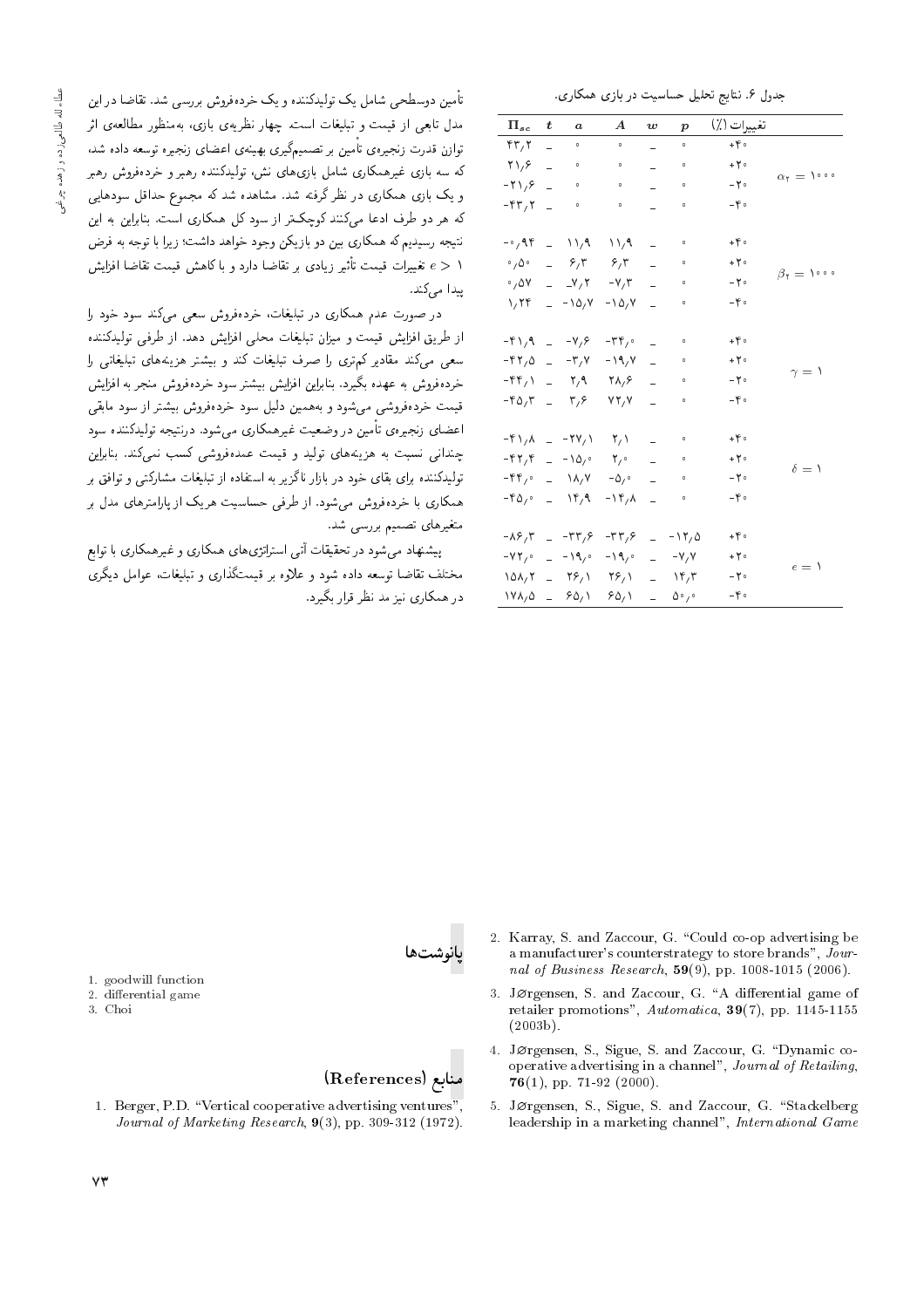Theory Review,  $3(1)$ , pp. 13-26 (2001).

- 6. Jørgensen, S., Taboubi, S. and Zaccour, G. "Retail promotions with negative brand image effects: Is cooperation possible", European Journal of Operational Research,  $150(2)$ , pp. 395-405 (2003).
- 7. Berger, P., Lee, J. and Weinberg, B. "Optimal cooperative advertising integration strategy for organizations adding a direct online channel", Journal of the Operational Research Society,  $57(8)$ , pp. 920-927 (2006).
- 8. Huang, Z. and Li, S., Coordination and Cooperation in Manufacturer-Retailer Supply Chains, In: Shi, Y., Xu, W., Chen, Z., et al. (Eds.), Data Mining and Knowledge Management. Springer, Berlin, Chapter 19, pp. 174-186 (2005).
- 9. Li, S., Huang, Z., Zhu, J. and Chau, P. "Cooperative advertising, game theory and manufacturer-retailer supply chains",  $Omega$ , 30(5), pp. 347-357 (2002).
- 10. Huang, Z., Li, S. and Mahajan, V. "An analysis of manufacturer-retailer supply chain coordination in cooperative advertising", Decision Sciences, 33(3), pp. 469-494 (2002).
- 11. Bergen, M. and John, G. \Understanding cooperative advertising participation rates in conventional channels", Journal of Marketing Research, 34(3), pp. 357-369 (1997).
- 12. Kim, S.Y. and Staelin, R. \Manufacturer allowances and retailer pass-through rates in a competitive environment", Marketing Science, 18(1), pp. 59-76 (1999).
- 13. Karray, S. and Zaccour, G. "Effectiveness of coop advertising programs in competitive distribution channels", International Game Theory Review, 9(2), pp. 151-167 (2007).
- 14. Yue, J., Austin, J., Wang, M. and Huang, Z. "Coordination of cooperative advertising in a two-level supply chain when manufacturer offers discount", European Journal of Operational Research, 168(1), pp. 65-85  $(2006)$ .
- 15. Huang, Z. and Li, S. \Co-op advertising models in manufacturer-retailer supply chains: A game theory approach", European Journal of Operational Research, 135(3), pp. 527-544 (2001).
- 16. Jorgensen, S. and Zaccour, G. \Equilibrium pricing and advertising strategies in a marketing channel", Journal of Optimization Theory and Applications,  $102(1)$ , pp. 111-125 (1999).
- 17. Jørgensen, S. and Zaccour, G. "Channel coordination over time: Incentive equilibria and credibility", Journal of Economic Dynamics and Control,  $27(5)$ , pp. 801-822 (2003a).
- 18. Wang, S.D., Zhou, Y.W., Min, J. and Zhong, Y.G. \Coordination of cooperative advertising models in a onemanufacturer two-retailer supply chain system", Computers & Industrial Engineering, 61, pp. 1053-1071  $(2011).$
- 19. He, X., Prasad, A. and Sethi, S. \Cooperative advertising and pricing in a dynamic stochastic supply chain: Feedback stackelberg strategies", Production and Operations Management,  $18(1)$ , pp. 78-94 (2009).
- 20. Choi, S. \Price competition in a channel structure with a common retailer", Marketing Science, 10(4), pp. 271- 296 (1991).
- 21. Szmerekovsky, J. and Zhang, J. \Pricing and two-tier advertising with one manufacturer and one retailer", European Journal of Operational Research, 192(3), pp. 904- 917 (2009).
- 22. Xie, J. and Neyret, A. "Co-op advertising and pricing models in manufacturer-retailer supply chains", Computers & Industrial Engineering, 56(4), pp. 1375-1385 (2009).
- 23. Xie, J. and Wei, J. "Coordinating advertising and pricing in a manufacturer-retailer channel", European Journal of Operational Research, 197(2), pp. 785-791 (2009).
- 24. Seyed-Esfahani, M.M., Biazaran, M. and Gharakhani, M. "A game theoretic approach to coordinate pricing and vertical co-op advertising in manufacturer-retailer supply chains", European Journal of Operational Research,  $211(2)$ , pp. 263-273 (2011).
- 25. Aust, G. and Buscher, U. \Vertical cooperative advertising and pricing decisions in a manufacturer-retailer supply chain: A game-theoretic approach", European Journal of Operational Research, 223, pp. 473-482 (2012).
- 26. Zhang, J., Gou, Q., Liang, L. and Huang, Z. "Supply chain coordination through cooperative advertising with reference price effect",  $Omega, 41(2),$  pp. 345-353 (2013).
- 27. Zhou, M. and Lin, J. "Cooperative advertising and pricing models in a dynamic marketing channel", Journal of Systems Science and Systems Engineering, 23(1), 94-110  $(2014).$
- 28. Aust, G. and Buscher, U. "Cooperative advertising models in supply chain management: A review", European Journal of Operational Research, 234(1), pp. 1-14 (2014).
- 29. Aust, G. and Buscher, U. \Vertical cooperative advertising in a retailer duopoly", Computers & Industrial Engineering, 72, pp. 247-254 (2014).
- 30. Alaei, S., Alaei, R. and Salimi, P. \A game theoretical study of cooperative advertising in a singlemanufacturer-two-retailers supply chain", The International Journal of Advanced Manufacturing Technology,  $74(4)$ , pp. 101-111 (2014).
- 31. Ghadimi, S., Szidarovszky, F., Farahani, R.Z. and Yousefzadeh Khiabani, A. "Coordination of advertising in supply chain management with cooperating manufacturer and retailers", IMA Journal of Management Mathemat*ics*, **24**, pp. 1-19 (2011).
- 32. Roy, A., Sana, S.S. and Chaudhuri, K. "Effect of cooperative advertising policy for two layer supply chain", International Journal of Management Science and Engineering Management,  $9(4)$ , pp. 1-13 (2014).
- 33. Chutani, A. and Sethi, S.P. "A feedback stackelberg game of cooperative advertising in a durable goods oligopoly", Dynamic Games in Economics, Springer, 16, pp. 89-114 (2014).
- 34. Karray, S. and Amin, S.H. "Cooperative advertising in a supply chain with retail competition", International Journal of Production Research, 23(1), pp. 94-110  $(2014)$ .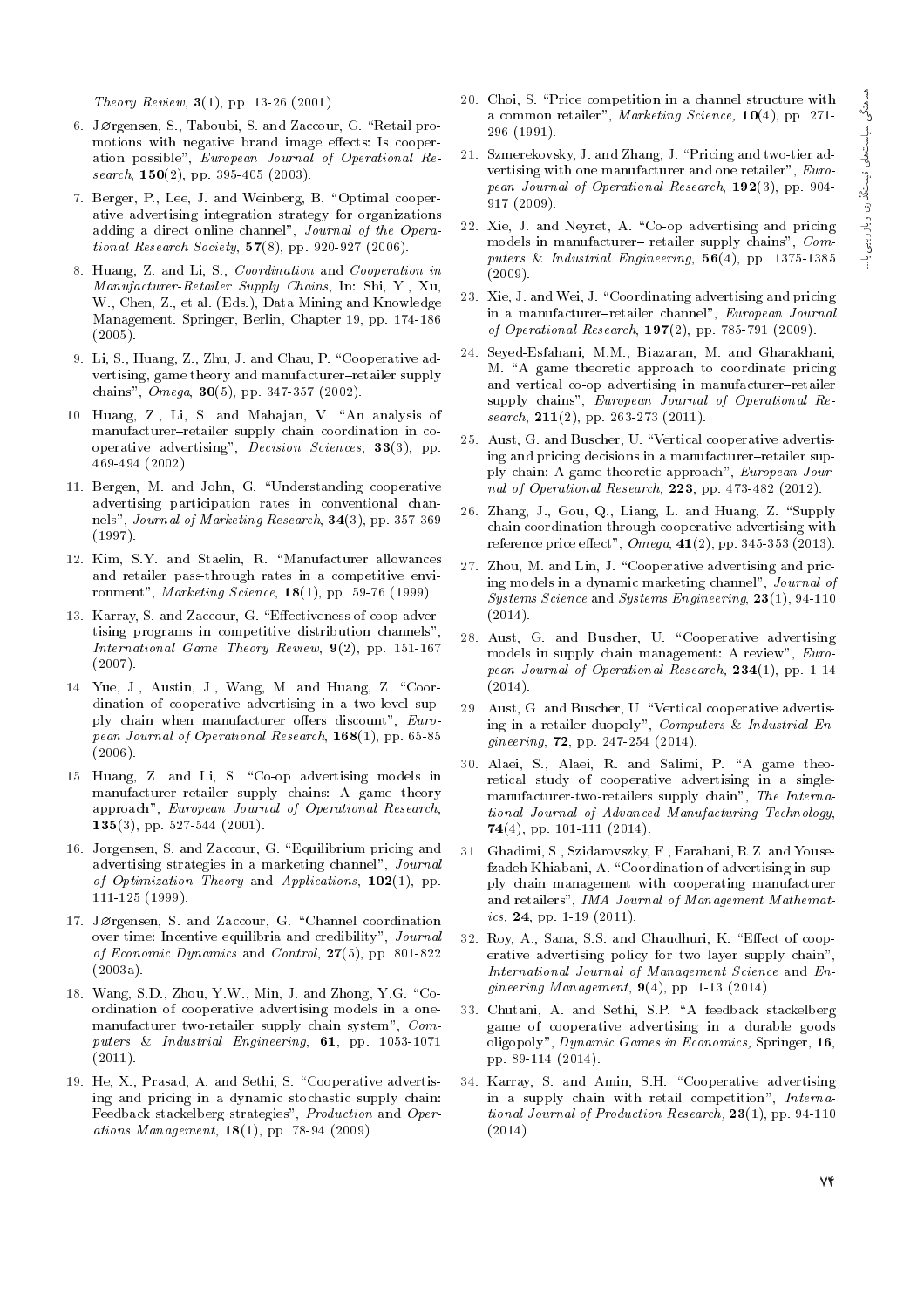که یک مقدار منفی است. بنابراین مقدار بهینهی a از رابطهی:

$$
\frac{\partial \Pi_r}{\partial a} = \gamma D \cdot z \beta_\tau a^{-(\gamma+1)} A^{-\delta} - (1-t) = \bullet
$$

به دست خواهد آمد. در نتیجه مقادیر بهینه، از حل مسئلهی خردهفروش عبارت|ند

از:  
\n
$$
p^* = \frac{e(w+d)}{e-1}
$$
\n(1)

$$
z^* = e^{-e} \left(\frac{w+d}{e-1}\right)^{1-e} \tag{1}
$$

$$
a^* = \left(\frac{\gamma D \cdot z \beta_{\text{T}} A^{-\delta}}{\lambda - t}\right)^{\frac{1}{\gamma + 1}}
$$
 (d)

بنابراين با حل معادلات ١٢لف تا ١۴لف، و ١٧لف تا ١٩لف به تعادل:

$$
p^{N} = \frac{\tau e d}{e - \tau}
$$
  
\n
$$
w^{N} = \frac{e d}{e - \tau}
$$
  
\n
$$
a^{N} = \left(\gamma D \cdot \beta \tau e^{-\epsilon} \left(\frac{\tau d}{e - \tau}\right)^{1 - \epsilon}\right) \left(\left(\frac{\delta}{\gamma}\right) \frac{e(d - c) + \tau c}{(\tau d)}\right)^{-\delta}
$$
  
\n
$$
t^{N} = \cdot, \qquad A^{N} = \frac{(e(d - c) + \tau c)\delta a^{N}}{\tau d\gamma}
$$

ب) اثبات قضیهی ۲

با جایگزینی عبارت ۱۵ و ۱۶ در تابع سود تولیدکننده، تابع سود تولیدکننده تغییر مے کند به:

$$
\begin{aligned}\n\max_{w, A, t} \quad & \prod_{m} = D_{\cdot}(w - c) \left( \frac{e(w + d)}{e - \lambda} \right)^{-\epsilon} \\
& \times \left( \begin{array}{c} \alpha_{1} - \beta_{1} A^{-\delta} \\
& \times \left( \frac{\gamma D \cdot \beta_{1} A^{-\delta} e^{-c} \left( \frac{w + d}{e - 1} \right)^{1 - e}}{1 - t} \right)^{\frac{-\gamma}{\gamma + 1}} \\
& -A - t \left( \frac{\gamma D \cdot \beta_{1} A^{-\delta} e^{-c} \left( \frac{w + d}{e - 1} \right)^{1 - e}}{1 - t} \right)^{\frac{1}{\gamma + 1}} \\
& \text{s.t.} \quad \circ \leq A, \quad c \leq w \leq \lambda, \quad \text{and} \quad \circ \leq t \leq \lambda\n\end{array} \right. \tag{4.1}
$$

با سادهسازی رابطهی ۱ ب خواهیم داشت:

$$
\begin{split} \max_{w,A,t} \ \Pi_m &= -\left(A + D^{\frac{1}{\gamma+1}} A^{\frac{-\delta}{\gamma+1}} t(1-t)^{\frac{-1}{\gamma+1}}\right) \\ &\times (e - 1)^{\frac{e-1}{\gamma+1}} e^{\frac{-e}{\gamma+1}} (w+d)^{\frac{1-e}{\gamma+1}} \beta^{\frac{1}{\gamma+1}}_{\gamma+\gamma} \gamma^{\frac{1}{\gamma+1}} \\ &- \left(D^{\frac{1}{\gamma+1}} A^{\frac{-\delta}{\gamma+1}} (1-t)^{\frac{\gamma}{\gamma+1}} (e - 1)^{\frac{e+\gamma}{\gamma+1}} e^{\frac{-e}{\gamma+1}}\right) \\ &\times (w+d)^{\frac{-(\gamma+e)}{\gamma+1}} (w-c) \beta^{\frac{1}{\gamma+1}}_{\gamma+\gamma} \gamma^{\frac{-\gamma}{\gamma+1}} \\ &+ \alpha_1 D_2 (e - 1)^e e^{-e} (w+d)^{-e} (w-c) \end{split}
$$

تابع سود تولیدکننده در رابطهی ۲ ب چنین بازنویسی می شود:

Max  $\prod_m = -A + xA^{\frac{-\delta}{\gamma+1}}(1-t)^{\frac{-1}{\gamma+1}}t + yA^{\frac{-\delta}{\gamma+1}}(1-t)^{\frac{\gamma}{\gamma+1}}+z$  $(-r)$ 

**پیوست**  
الف) اثبات قضیه ۱  
تابع سود تولیدکننده نسبت به ۲ مقعر است، چون مشتق دوره تابع سود تولیدکننده نسبت به ۶  
منفی است.  

$$
\frac{\partial^r \prod_m}{\partial A^r} = -(\delta + \iota)\delta D_\cdot \beta_r (w - c) \times (p^{-e}) a^{-\gamma} A^{-(\delta + \tau)} < \circ
$$

$$
(\cap
$$

(١۶لف)

 $\sim$ 

بنابراین مقدار بهینهی A از رابطهی:

$$
\frac{\partial \prod_{m}}{\partial A} = \delta D \cdot \beta_{\mathfrak{r}} (w - c) (p^{-\epsilon}) a^{-\gamma} A^{-(\delta + 1)} - 1 = \mathfrak{r}
$$

به دست خواهد آمد. بنابراین مقادیر بهینه از حل مسئلهی تولیدکننده عبارت است  $\cdot$ , |

$$
t^* = \cdot \tag{17}
$$

$$
w^* = \frac{p}{\mathbf{r}} \tag{|\mathbf{r}|}
$$

$$
A^* = \left(\delta D \cdot \beta_{\mathfrak{r}}(w-c)(p^{-e})a^{-\gamma}\right)^{\frac{1}{\delta+1}} \tag{1} \mathfrak{r}
$$

 $\epsilon_{\rm lab}$  برای حل مسئله $\epsilon_{\rm obs}$  خردهفروش متغیر  $z$  را بهصورت  $(p-w-d)(p^{-e})$  تعریف  $p$  میکنیم. با این محدودیت که  $d \leq p + w$  است. حال مشتق جزئی  $z$  نسبت به برابر است با:

$$
\frac{\partial z}{\partial p} = (p^{-e}) - ep^{-(e+1)}(p - w - d) = \circ
$$
  
\n
$$
\Rightarrow (p^{-e-1})(p - e(p - w - d)) = \circ
$$
 (d)

 $\frac{e(w+d)}{e-x}$ از آنجا که  $p^{\alpha} > p = p$  است، از معادلهی ۱۵لف مقدار  $p = p_1$  برابر با  $p=w+d$ است. حال دامنهی  $z$  را باتوجه به مقادیر مختلف  $p$  تعیین میکنیم. اگر  $z = e^{-e}(\frac{w+d}{e-1})^{1-e} > \circ$  باشد، آنگاه  $p = p_1$  باشد، آنگاه ه به  $p = p_1$  همچنین به ازای  $p \to p \to p$  داریم  $z = z$ . پس بیشترین مقدار  $z$  در دست می آید و کم ترین مقدار آن برابر با صفر است. بنابراین:

$$
\circ \le z \le e^{-\epsilon} \left(\frac{w+d}{e-1}\right)^{1-\epsilon}
$$

در نتیجه مسئلهی خردهفروش در رابطهی ۹ را چنین بازنویسی میکنیم:

Max  $\Pi_r = D_z z (\alpha_t - \beta_t a^{-\gamma} A^{-\delta}) - (1 - t) a$ s.t.  $\circ \leq z \leq e^{-e}(\frac{w+d}{e-1})^{1-e}$ ,  $\circ \leq a$ 

نسبت به  $z$  یک تابع صعودی است، چون مشتق جزئی آن نسبت به  $z$  برابر  $\prod_{r}$ است با:

$$
\frac{\partial \prod_r}{\partial z} = D \cdot (\alpha_\tau - \beta_\tau a^{-\gamma} A^{-\delta}) > \circ
$$

که مقداری مثبت و بزرگπر از صفر است. بنابراین مقدار بهینهی z برابر با (′ است. همچنین تابع سود تولیدکننده نسبت به a مقعر است،  $e^{-e}(\frac{w+d}{e-1})^{1-e}$ چون مشتق دوم تابع، نسبت به  $a$  برابر است با:

$$
\frac{\partial^{\mathfrak{r}} \Pi_{r}}{\partial a^{\mathfrak{r}}} = -(\gamma + 1)\gamma D \cdot z \beta_{\mathfrak{r}} a^{-(\gamma + \mathfrak{r})} A^{-\delta} < \mathfrak{r}
$$

٧۵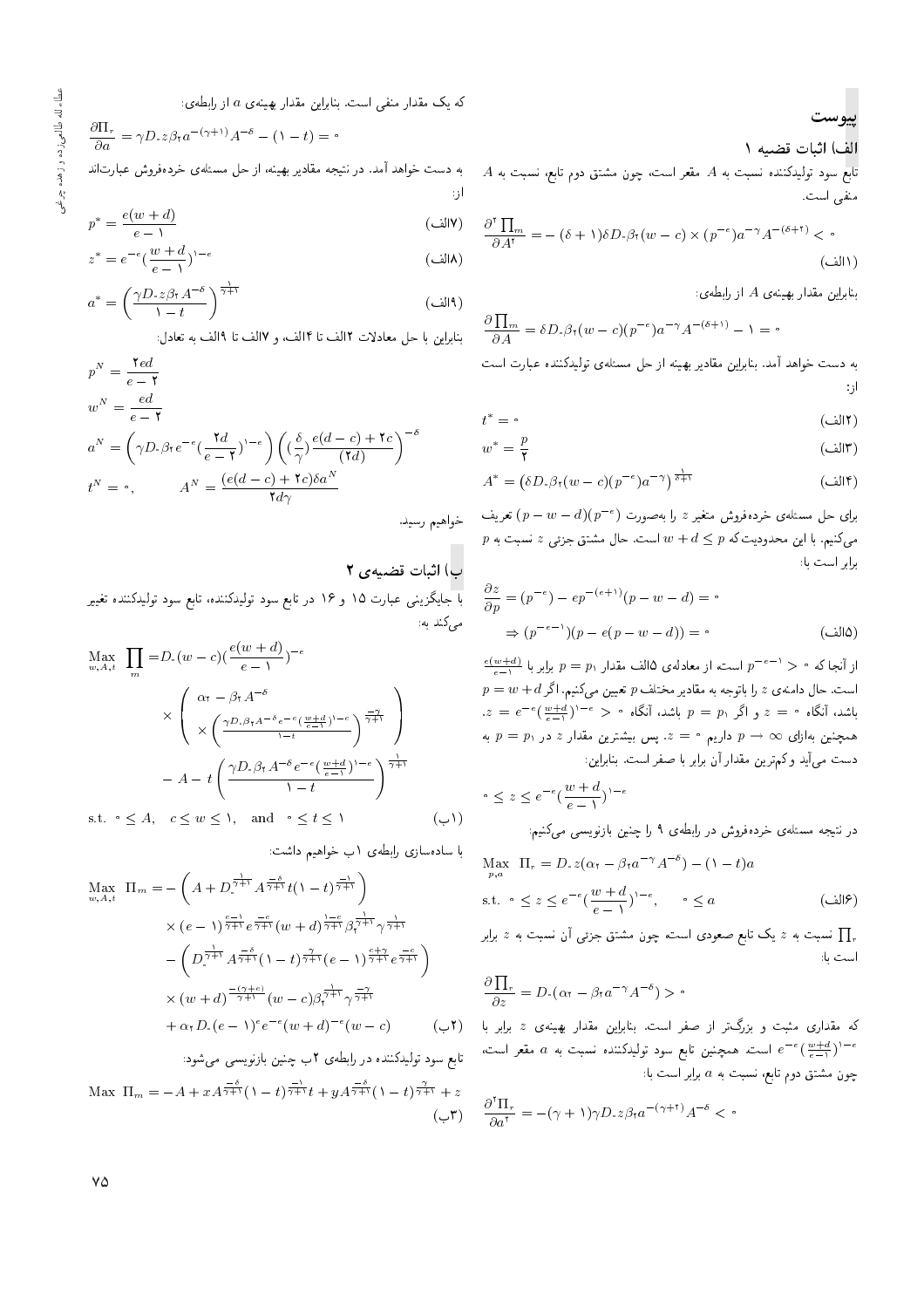$x \in X$ که در آن  $x \in y$  و  $z \in y$ ستاند از:

$$
x = -D_{\tau}^{\frac{1}{\gamma+1}}(e - \tau)^{\frac{e-1}{\gamma+1}}e^{-\frac{-e}{\gamma+1}}(w + d)^{\frac{1-e}{\gamma+1}}\beta_{\tau}^{\frac{1}{\gamma+1}}\gamma^{\frac{1}{\gamma+1}}\n\quad (c + \tau)^{\eta+1}
$$
\n
$$
y = -D_{\tau}^{\frac{1}{\gamma}}(e - \tau)^{\frac{e+\gamma}{\gamma+1}}e^{\frac{-e}{\gamma+1}}(w + d)^{\frac{-(\gamma+e)}{\gamma+1}} \times (w - c)\beta_{\tau}^{\frac{1}{\gamma+1}}\gamma^{\frac{-\gamma}{\gamma+1}}\n\quad (c - \delta)
$$

$$
z = \alpha_1 D \cdot (e - 1)^e e^{-e} (w + d)^{-e} (w - c) \tag{9}
$$

 $t$  برای تعیین مقدار بهپینهی  $t$  باید از  $\Pi_m$  در رابطهی ۳ب، نسبت به  $t$  مشتق گرفت و مساوی صفر قرار داد که حاصل آن در ۷ب نشان داده شده است. حال بهازای هر  $s\in A\leq t\leq t\leq A>0$  و  $A>0$  داریم

$$
\frac{1}{\gamma+1}A^{\frac{-\delta}{\gamma+1}}(1-t)^{\frac{-(\gamma+1)}{\gamma+1}} \geq \circ
$$

بنابراين علامت مشتق:

$$
\frac{\partial \prod_{m}}{\partial t} = \left( \begin{array}{c} (1-t)^{\frac{-1}{\gamma+1}} \\ + \frac{1}{\gamma+1} (1-t)^{\frac{-(\gamma+1)}{\gamma+1}} t \end{array} \right) x A^{\frac{-\delta}{\gamma+1}} \\ - \frac{\gamma}{\gamma+1} (1-t)^{\frac{-1}{\gamma+1}} y A^{\frac{-\delta}{\gamma+1}} \\ = \frac{1}{\gamma+1} A^{\frac{-\delta}{\gamma+1}} (1-t)^{\frac{-(\gamma+1)}{\gamma+1}} \\ \times (\gamma(1-t)(x-y) + x) = \circ \qquad (\subset \mathbf{V})
$$

با استفاده از  $x + (x - t)(x - t)$  تعیین می شود، که یک تابع خطی از t است. درنتیجه  $t = 1 + \frac{x}{\gamma(x-y)}$  و با استفاده از مقادیر  $x$  و  $y$  در معادلهی ۴ ب و ۵ب $t = 1$ مقدار بهینهی  $t$  بر حسب  $w$  به دست خواهد آمد:

$$
t = \lambda + \frac{(w+d)}{\gamma(w+d) - (e-\lambda)(w-c)} \tag{4.1}
$$

با مشتقگیری از تابع سود تولیدکننده نسبت به t مقدار آن برابر:<br>.

$$
t = \lambda + \frac{(w+d)}{\gamma(w+d) - (e-\lambda)(w-c)}
$$

۲۱] میزان بهینهی \*t صفر است. همچنین<br>اما می س به دست آمده که مطابق مطالعات موجود،<br>ا بوای تعیین مقدار بهبینه ی A از  $\Pi_m$  در رابطه $\mathcal{P}$  در ابطه که است به  $A$  مشتق میگیریم و داريم:

$$
\frac{\partial \prod_{m}}{\partial A} = -1 - \frac{\delta}{\gamma + 1} A^{\frac{-(\delta + \gamma + 1)}{\gamma + 1}} (1 - t)^{\frac{-1}{\gamma + 1}} (xt + y) \tag{9}
$$

با جایگذاری مقادیر  $x$  و  $y$  داریم:

$$
\frac{\partial \prod_{m}}{\partial A} = -\gamma + \frac{\delta}{\gamma + \gamma} D_{\gamma + \gamma}^{\frac{1}{\gamma + \gamma}} A^{\frac{-(\delta + \gamma + \gamma)}{\gamma + \gamma}} (\gamma - t)^{\frac{-\gamma}{\gamma + \gamma}} \times e^{\frac{-c}{\gamma + \gamma}} \beta_{\gamma + \gamma}^{\frac{1}{\gamma + \gamma}} \gamma^{\frac{1}{\gamma + \gamma}} \left( (e - \gamma)^{\frac{c - \gamma}{\gamma + \gamma}} (w + d)^{\frac{\gamma - c}{\gamma + \gamma}} \right) t \n+ \frac{\delta}{\gamma + \gamma} D_{\gamma + \gamma}^{\frac{1}{\gamma + \gamma}} A^{\frac{-(\delta + \gamma + \gamma)}{\gamma + \gamma}} (w - c) (\gamma - t)^{\frac{\gamma}{\gamma + \gamma}} \times e^{\frac{c \gamma}{\gamma + \gamma}} \left( \frac{e(w + d)}{(e - \gamma)} \right)^{-e} \beta_{\gamma + \gamma}^{\frac{1}{\gamma + \gamma}} \gamma^{\frac{-\gamma}{\gamma + \gamma}} \times \left( (e - \gamma)^{\frac{\gamma - c \gamma}{\gamma + \gamma}} (w + d)^{\frac{c \gamma + \gamma}{\gamma + \gamma}} \right) \qquad (\gamma \circ)
$$

سشتق دوم  $\Pi_m$  نسبت به  $A$  عبارت است از:

$$
\frac{\partial^{\tau} \prod_{m}}{\partial A^{\tau}} = -\frac{\delta(\delta + \gamma + 1)}{(\gamma + 1)^{\tau}} D_{\tau}^{\frac{1}{\gamma + 1}} A^{\frac{-(\delta + \tau \gamma + 1)}{\gamma + 1}} e^{\frac{-\epsilon}{\gamma + 1}}
$$
\n
$$
\times \beta_{\tau}^{\frac{1}{\gamma + 1}} \gamma^{\frac{1}{\gamma + 1}} (e - 1)^{\frac{\epsilon - 1}{\gamma + 1}} (w + d)^{\frac{1 - \epsilon}{\gamma + 1}} (1 - t)^{\frac{-1}{\gamma + 1}} t
$$
\n
$$
- \frac{\delta(\delta + \gamma + 1)}{(\gamma + 1)^{\tau}} D_{\tau}^{\frac{1}{\gamma + 1}} A^{\frac{-(\delta + \tau \gamma + 1)}{\gamma + 1}}
$$
\n
$$
\times (w - c) e^{\frac{\epsilon \gamma}{\gamma + 1}} \left( \frac{e(w + d)}{(e - 1)} \right)^{-\epsilon} \beta_{\tau}^{\frac{1}{\gamma + 1}} \gamma^{\frac{-\gamma}{\gamma + 1}}
$$
\n
$$
\times (e - 1)^{\frac{\gamma - \epsilon \gamma}{\gamma + 1}} (w + d)^{\frac{\epsilon \gamma + \gamma}{\gamma + 1}} (1 - t)^{\frac{\gamma}{\gamma + 1}} < \infty \quad (\hookrightarrow 1)
$$

 $\frac{\partial^{v}\prod_{m}}{\partial A^{v}}\leq \ ^{\circ}$  مشاهده میشود که برای همه ی $c < w$  و ۱ $t \leq t \leq t$  میلیو برقرار است. بنابراین مقدار بهینهی A از مشتق اول به دست می آید.

$$
A^{\frac{(\delta+\gamma+1)}{\gamma+1}} = -\frac{\delta}{\gamma+1} \left(1-t\right)^{\frac{-1}{\gamma+1}} \left(xt+y(1-t)\right) \tag{17}
$$

با جایگذاری مقادیر  $x$  و  $y$  در رابطهی ۱۲ب داریم:

$$
A^{\frac{(\delta+\gamma+1)}{\gamma+1}} = \frac{\delta}{\gamma+1} D^{\frac{1}{\gamma+1}} (1-t)^{\frac{-1}{\gamma+1}} e^{\frac{-e}{\gamma+1}} \beta^{\frac{1}{\gamma+1}} \gamma^{\frac{1}{\gamma+1}}
$$
  
\n
$$
\times (e-1)^{\frac{e-1}{\gamma+1}} (w+d)^{\frac{1-e}{\gamma+1}} t
$$
  
\n
$$
+ \frac{\delta}{\gamma+1} D^{\frac{1}{\gamma+1}} (w-c) e^{\frac{e\gamma}{\gamma+1}} \left( \frac{e(w+d)}{(e-1)} \right)^{-e}
$$
  
\n
$$
\times (1-t)^{\frac{\gamma}{\gamma+1}} \beta^{\frac{1}{\gamma+1}} \gamma^{\frac{-\gamma}{\gamma+1}} (e-1)^{\frac{\gamma-e\gamma}{\gamma+1}} (w+d)^{\frac{e\gamma-\gamma}{\gamma+1}}
$$
  
\n
$$
= \frac{\delta}{\gamma+1} D^{\frac{1}{\gamma+1}} (e-1)^{\frac{e-1}{\gamma+1}} e^{\frac{-e}{\gamma+1}} (1-t)^{\frac{-1}{\gamma+1}}
$$
  
\n
$$
\times (w+d)^{\frac{-\gamma-e}{\gamma+1}} \beta^{\frac{1}{\gamma+1}} \gamma^{\frac{-\gamma}{\gamma+1}}
$$
  
\n
$$
\times (\gamma(w+d)t + (w-c) (1-t) (e-1))
$$

بنابراین مقدار بهینهی A عبارت خواهد بود از:

$$
A = \delta^{\frac{1+\gamma}{1+\gamma+\delta}} D^{\frac{1}{1+\gamma+\delta}} (e - 1)^{\frac{e-1}{1+\gamma+\delta}} e^{\frac{-e}{1+\gamma+\delta}}
$$
  
\n
$$
\times (1-t)^{\frac{-1}{1+\gamma+\delta}} (w+d)^{\frac{-\gamma-e}{1+\gamma+\delta}} \beta^{\frac{1}{1+\gamma+\delta}}
$$
  
\n
$$
\times \gamma^{\frac{-\gamma}{1+\gamma+\delta}} (\gamma+1)^{\frac{-(1+\gamma)}{1+\gamma+\delta}}
$$
  
\n
$$
\times \left( \gamma(w+d)t + (w-c)(1-t)(e-1) \right)^{\frac{1+\gamma}{1+\gamma+\delta}}
$$
 (c-1)

76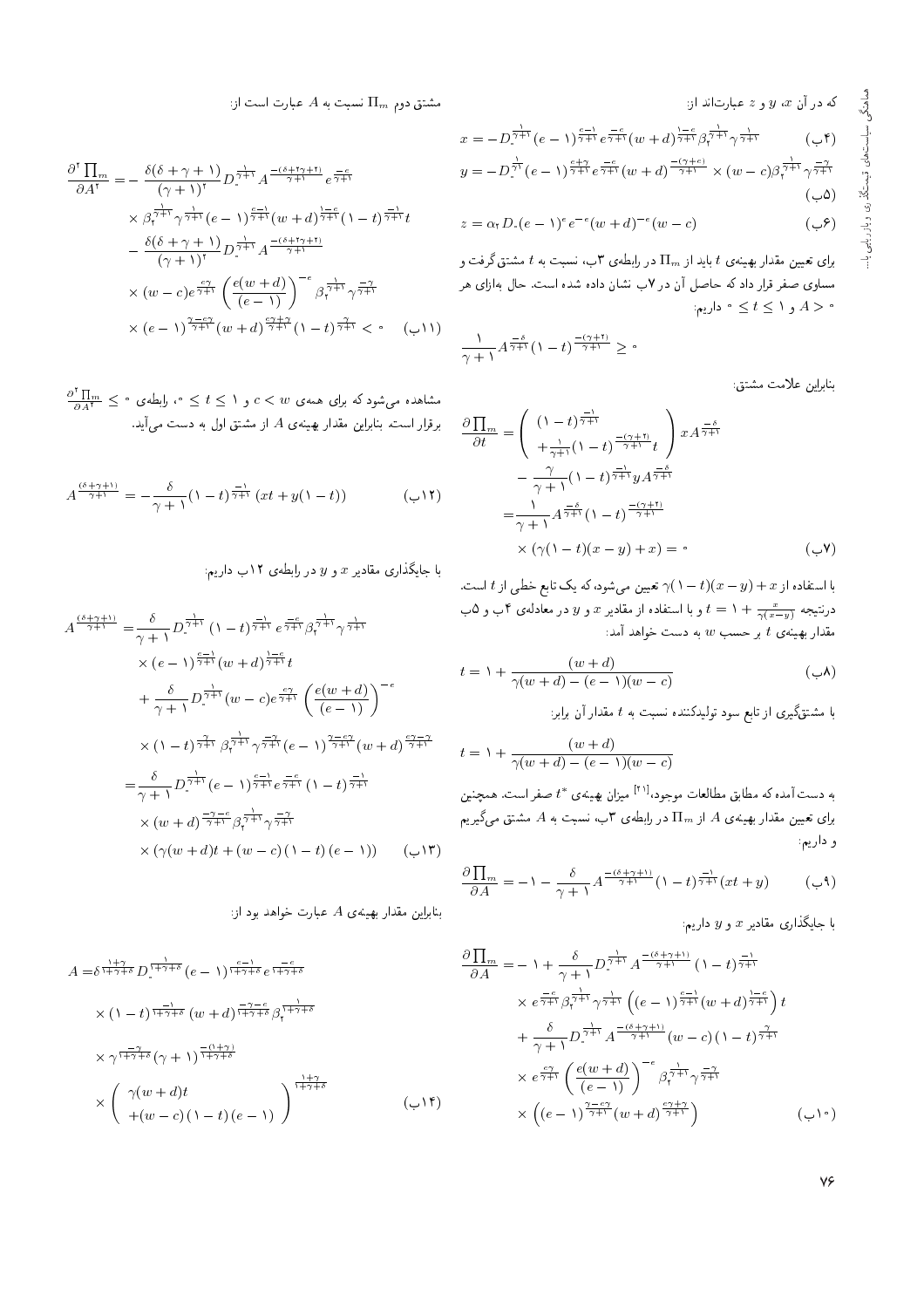$w$  برای به دست آوردن قیمت عمدهفروشی  $w$  از تابع سود تولیدکننده نسبت به مشتق مىگيرىم:

$$
\frac{\partial \prod_{m}}{\partial w} = \alpha_{\tau} D_{\cdot} \left( \frac{e}{e - \tau} \right)^{-e} \left[ \frac{-e(w + d)^{-e - \tau}(w - c)}{+(w + d)^{-e}} \right]
$$

$$
- D_{\cdot} \left( \frac{e}{e - \tau} \right)^{-e} \left( \frac{D_{\cdot}^{-\tau} \gamma^{-\tau} \beta_{\tau} A^{-\delta} e^{e \gamma}}{\times (e - \tau) \gamma^{-e \gamma} (1 - t)^{\gamma}} \right)^{\frac{1}{\gamma + 1}}
$$

$$
\times \left[ \frac{\frac{-(\gamma + e)}{\gamma + \tau}(w + d)^{\frac{-(\gamma + e + \tau)}{\gamma + \tau}}}{+(w + d)^{\frac{-(\gamma + e)}{\gamma + \tau}}}(w - c) \right]
$$

$$
- t \left( \gamma D_{\cdot} \beta_{\tau} A^{-\delta} e^{-e} (e - \tau)^{e - \tau} (1 - t)^{-\tau} \right)^{\frac{1}{\gamma + \tau}}
$$

$$
\times \left[ \frac{1 - e}{\gamma + \tau}(w + d)^{\frac{-(e + \gamma)}{\gamma + \tau}} \right] \qquad (\sim 1\Delta)
$$

در حالت کلبی مقادیر بهینهی بهدست آمده $t$  و A را در مشتق تابع سود تولیدکننده نسبت به  $w$ ، قرار میدهیم و از آنجا مقدار بهینهی  $w$  را بهدست میآوریم.

#### ج) آثبات قضيهي ٣

 $A=[\delta D\cdot\beta_{1}(w-c)(p^{\prime})^{-e}a^{-\gamma}] \frac{1}{\delta+\gamma}$ باجايگزينى عبارت $t=\frac{p^{\prime}}{r}$  ,  $t=0$ در رابطهى ٢٢، تابع هدف خردهفروش تغيير مىكند به:

$$
\begin{aligned}\n\text{Max} \quad & \Pi_r = D \cdot \left( \frac{p'}{\gamma} \right) (p' + (c + d))^{-\epsilon} \\
& \times \left( \alpha_r - \beta_r a^{-\gamma} \left( \frac{\delta \beta_r \left( \frac{p'}{\gamma} \right) \times}{\left( p' + (c + d) \right)^{-\epsilon} a^{-\gamma}} \right)^{\frac{-\delta}{\delta + 1}} \right) - a \\
\text{s.t. } & a, p' \geq \epsilon \qquad (\epsilon) \n\end{aligned}
$$

برای حل این مسئله y را بهصورت $e^{i} + (c + d)^{-e} = \frac{p'}{r}$  تعریف میکنیم. برای تعیین دامنهی  $y$  مشتق اول آن را نسبت به  $p^{\prime}$  محاسبه، و با مقادیر حدی مقایسه مى كنيم:

$$
\frac{\partial y}{\partial p'} = \frac{1}{\mathsf{T}} (p' + (c + d))^{-\epsilon} - \frac{p'}{\mathsf{T}} e(p' + (c + d))^{-\epsilon - 1}
$$

$$
= (p' + (c + d))^{-\epsilon} \times \left( \frac{1}{\mathsf{T}} - \frac{p'}{\mathsf{T}} e(p' + (c + d))^{-1} \right) = \mathsf{S}
$$

$$
(\zeta^{\mathsf{T}})
$$

از آنجا که همواره ° $(e+d)^{-e} > (p'+(c+d))$  است، پس رابطهی:

$$
\left(\frac{1}{\mathsf{Y}}-\frac{p'}{\mathsf{Y}}e(p'+(c+d))^{-1}\right)=
$$

برقرار است. بنابراین داریم:

$$
p' = \frac{c+d}{e-1} \tag{c-1}
$$

 $p' = \circ$  دامنهی  $y$  را با توجه به مقادیر مختلف  $p'$  تعیین میکنیم بهنحوی که اگر  $y = \frac{e^{-e}}{r}(\frac{c+d}{e-1})^{1-e} > \frac{1}{r}$ باشد آنگاه  $p' = \frac{c+d}{e-1}$  باشد آنگاه ا و ° =  $y \Rightarrow p' = \frac{c+d}{e-1}$ . پس بیشترین مقدار y در  $y' = \frac{c+d}{e-1}$  به دست می $p'$ ید

وكم ترين مقدار أن برابر با صفر است. بنابراين  $(\frac{c+d}{e-1})^{1-e} \leq y \leq e^{-e}$  است. درنتیجه مسئله، خردهفروش را در رابطه، ۱ج چنین بازنویسی میکنیم:

$$
\begin{aligned}\n\max_{p,a} & \Pi_r = D, y \left( \begin{array}{c} \alpha_r \\ -\beta_r a^{-\gamma} (\delta \beta_r y a^{-\gamma})^{\frac{-\delta}{\delta+1}} \end{array} \right) - a \\
\text{s.t.} & \circ \leq y \leq \frac{e^{-\epsilon}}{\mathsf{Y}} (\frac{c+d}{e-\mathsf{Y}})^{1-\epsilon}, \quad a \geq \mathsf{0}\n\end{aligned} \tag{5} \tag{5} \end{aligned}
$$

 $\frac{e^{-e}}{t}( \frac{e+d}{e-1} )^{1-e}$ یک تابع صعودی از  $y$  است، بنابراین مقدار بهینهی  $y$  در  $\prod_{r}$ است.

$$
y^* = y_{\text{max}} = \frac{e^{-e}}{\mathbf{Y}} \left(\frac{c+d}{e-1}\right)^{1-e} \tag{5.2}
$$

برای به دست آوردن مقدار a، ابتدا مشتق جزئی دوم تابع سود خردهفروش را نسبت به a به دست میآوریم.

$$
\frac{\partial^{\mathbf{Y}} \prod_{r}}{\partial a^{\mathbf{Y}}} = -\left(\frac{\gamma}{\delta + 1}\right) \left(\frac{\gamma + \delta + 1}{\delta + 1}\right) D_{\mathbf{Y}} y \beta_{\mathbf{Y}}^{\frac{1}{\delta + 1}} \times \left(\delta y E\left[e^{x}\right]\right)^{\frac{-\delta}{\delta + 1}} a^{\frac{-\gamma}{\delta + 1} - \mathbf{Y}} < \mathbf{Q}
$$
\n
$$
\left(\mathbf{Q}^{\mathbf{Y}}\right)^{\frac{-\delta}{\delta + 1}} \mathbf{Q}_{\mathbf{Y}}^{\frac{-\delta}{\delta + 1}} \mathbf{Q}_{\mathbf{Y}}^{\frac{-\delta}{\delta + 1}} \mathbf{Q}_{\mathbf{Y}}^{\frac{-\delta}{\delta + 1}} \mathbf{Q}_{\mathbf{Y}}^{\frac{-\delta}{\delta + 1}} \mathbf{Q}_{\mathbf{Y}}^{\frac{-\delta}{\delta + 1}} \mathbf{Q}_{\mathbf{Y}}^{\frac{-\delta}{\delta + 1}} \mathbf{Q}_{\mathbf{Y}}^{\frac{-\delta}{\delta + 1}} \mathbf{Q}_{\mathbf{Y}}^{\frac{-\delta}{\delta + 1}} \mathbf{Q}_{\mathbf{Y}}^{\frac{-\delta}{\delta + 1}} \mathbf{Q}_{\mathbf{Y}}^{\frac{-\delta}{\delta + 1}} \mathbf{Q}_{\mathbf{Y}}^{\frac{-\delta}{\delta + 1}} \mathbf{Q}_{\mathbf{Y}}^{\frac{-\delta}{\delta + 1}} \mathbf{Q}_{\mathbf{Y}}^{\frac{-\delta}{\delta + 1}} \mathbf{Q}_{\mathbf{Y}}^{\frac{-\delta}{\delta + 1}} \mathbf{Q}_{\mathbf{Y}}^{\frac{-\delta}{\delta + 1}} \mathbf{Q}_{\mathbf{Y}}^{\frac{-\delta}{\delta + 1}} \mathbf{Q}_{\mathbf{Y}}^{\frac{-\delta}{\delta + 1}} \mathbf{Q}_{\mathbf{Y}}^{\frac{-\delta}{\delta + 1}} \mathbf{Q}_{\mathbf{Y}}^{\frac{-\delta}{\delta + 1}} \mathbf{Q}_{\mathbf{Y}}^{\frac{-\delta}{\delta + 1}} \mathbf{Q}_{\mathbf{Y}}^{\frac{-\delta}{\delta + 1}} \mathbf{Q}_{\mathbf{Y}}^{\frac{-\delta}{\delta + 1}} \mathbf{Q}_{\mathbf{Y}}^{\frac{-\delta
$$

بنابراین مقدار بهینهی a از مشتق اول به دست خواهد آمد (رابطهی ۲ج). با توجه : به روابط  $p' = p - (c + d)$  و  $p' = \frac{c + d}{c - 2}$  أنگاه

$$
\frac{\partial \prod_{r}}{\partial a} = \frac{\gamma}{\delta + 1} D_{\nu} y \beta_{\nu}^{\frac{1}{\delta + 1}} (\delta D_{\nu} y)^{\frac{-\delta}{\delta + 1}} a^{\frac{-(\gamma + \delta + 1)}{\delta + 1}} - 1 = \circ
$$
  

$$
\Rightarrow a = \left( \gamma \frac{\beta_{\nu}^{\frac{1}{\delta + 1}} \delta^{\frac{-\delta}{\delta + 1}}}{\delta + 1} \right)^{\frac{\delta + 1}{\delta + 1}} (D_{\nu} y)^{\frac{-\delta}{\delta + 1}} + 1
$$
  

$$
p^{SR} = \frac{c + d}{e - 1} + c + d
$$
  

$$
w^{SR} = \frac{1}{\gamma} (\frac{c + d}{e - 1}) + \frac{c + d}{\gamma}
$$
 (cV)

با توجه به روابط ۵ج و ۷ج داریم:

$$
a^{SR} = \left(\gamma \frac{\beta_{\tau}^{\frac{1}{\delta+1}} \delta^{\frac{-\delta}{\delta+1}}}{\delta+1}\right)^{\frac{\delta+1}{\delta+\gamma+1}} \left(D, \frac{e^{-\epsilon}}{\gamma} \left(\frac{c+d}{e-1}\right)^{1-\epsilon}\right)^{\frac{1}{\delta+\gamma+1}}
$$

به همین ترتیب با جایگذاری، مقادیر بهینه ی  $t^{SR}$  و  $A^{SR}$  را از حل تعادل استکلبرگ ــ خردهفروش رهبر به دست می آوریم:

$$
t^{SR} = \circ
$$
\n
$$
A^{SR} = \left(\delta D \cdot \beta_{\mathfrak{r}} \frac{e^{-e}}{\mathfrak{r}} \left(\frac{c+d}{e-1}\right)^{\mathfrak{r}-e} a^{-\gamma}\right)^{\frac{1}{\delta+1}}
$$
\n
$$
\mathfrak{r} = \left(\delta D \cdot \beta_{\mathfrak{r}} \frac{e^{-e}}{\mathfrak{r}} \left(\frac{c+d}{e-1}\right)^{\mathfrak{r}-e} a^{-\gamma}\right)^{\frac{1}{\delta+1}}
$$
\n
$$
\mathfrak{r} = \mathfrak{r} \text{ and } \mathfrak{r} \text{ and } \mathfrak{r} \text{ and } \mathfrak{r} \text{ are the same as } \mathfrak{r} \text{ and } \mathfrak{r} \text{ and } \mathfrak{r} \text{ are the same as } \mathfrak{r} \text{ and } \mathfrak{r} \text{ and } \mathfrak{r} \text{ are the same as } \mathfrak{r} \text{ and } \mathfrak{r} \text{ and } \mathfrak{r} \text{ are the same as } \mathfrak{r} \text{ and } \mathfrak{r} \text{ and } \mathfrak{r} \text{ are the same as } \mathfrak{r} \text{ and } \mathfrak{r} \text{ and } \mathfrak{r} \text{ are the same as } \mathfrak{r} \text{ and } \mathfrak{r} \text{ and } \mathfrak{r} \text{ are the same as } \mathfrak{r} \text{ and } \mathfrak{r} \text{ and } \mathfrak{r} \text{ are the same as } \mathfrak{r} \text{ and } \mathfrak{r} \text{ and } \mathfrak{r} \text{ are the same as } \mathfrak{r} \text{ and } \mathfrak{r} \text{ and } \mathfrak{r} \text{ are the same as } \mathfrak{r} \text{ and } \mathfrak{r} \text{ and } \mathfrak{r} \text{ are the same as } \mathfrak{r} \text{ and } \mathfrak{r} \text{ and } \mathfrak{r} \text{ are the same as } \mathfrak{r} \text{ and } \mathfrak{r} \text{ and } \mathfrak{r} \text{ are the same as } \mathfrak{r} \text{ and } \mathfrak{r} \text{ and } \mathfrak{r} \text{ are the same as } \mathfrak
$$

و مقادیر حدی تعیین میکنیم:

$$
z = (p - c - d)(p^{-e})
$$
  
s.t.  $c + d \le p$  (s)